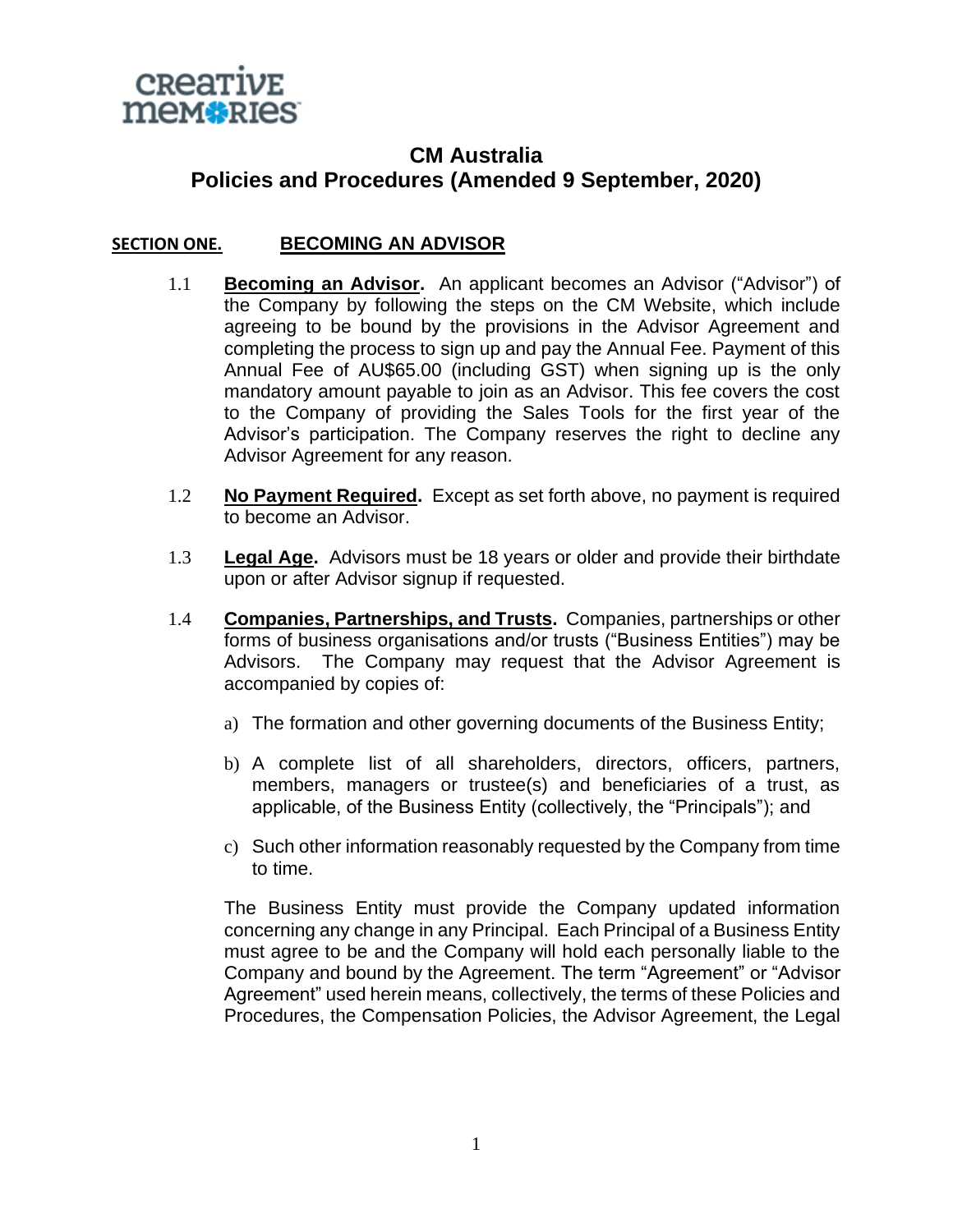

Notice and of the Privacy Policy (all, as amended from time to time, as contemplated herein).

1.5 **Fictitious and/or Assumed Names.** A person or entity may not apply as an Advisor using a fictitious or assumed name.

### **SECTION TWO. ADVISOR STATUS**

- 2.1 **Advisor Obligations and Rights.** Advisors are authorised to procure the sale of and purchase and resell the Company's products to customers and to participate in the Company's Compensation Policies. Advisors may recruit new Advisors to sign up as part of their Group.
- 2.2 **Independent Contractor Status.** Advisors are self-employed, nonexclusive, independent contractors. They are not employees or agents of the Company and may not imply or state otherwise. Advisors will not be treated as employees with respect to any federal, state, or local statute law, rule, or regulation. Advisors have no authority to bind the Company to any obligation. The Company is not responsible for payment or co-payment of any employee benefits. Advisors are responsible for all liability, health, disability, workers' compensation and other insurance. Advisors set their own hours, pay their own expenses and determine how to conduct their Company business and are responsible for their own management decisions subject to the Agreement and the Policies and Procedures.
- 2.3 **Taxation.** As independent contractors, Advisors will not be treated as employees of the Company for federal or state tax purposes. Advisors are responsible for payment of all estimated income and self-employment taxes.
- 2.4 **Legal Compliance.** Advisors must comply with all federal, state, and local laws, statutes, regulations applicable to the operation of their business.
- 2.5 **No Exclusive Territories.** No exclusive territories are granted for sales or recruiting purposes. No geographical limitations exist on Advisors sponsoring or selling within Australia.
- 2.6 **Ethical Conduct.** Each Advisor must conduct his or her business with the highest standards of honesty and integrity and in a professional manner at all times. The Company prohibits an Advisor from participating in any activity that is unethical, as determined by the Company, in its discretion (acting reasonably). Advisors shall not make negative, disparaging, untrue or misleading comments about the Company, its owners, directors, officers, employees, other Advisors of the Company or any other company or such company's products. An Advisor may not engage in any activities that may cause harm to the Company or any other Advisor of the Company.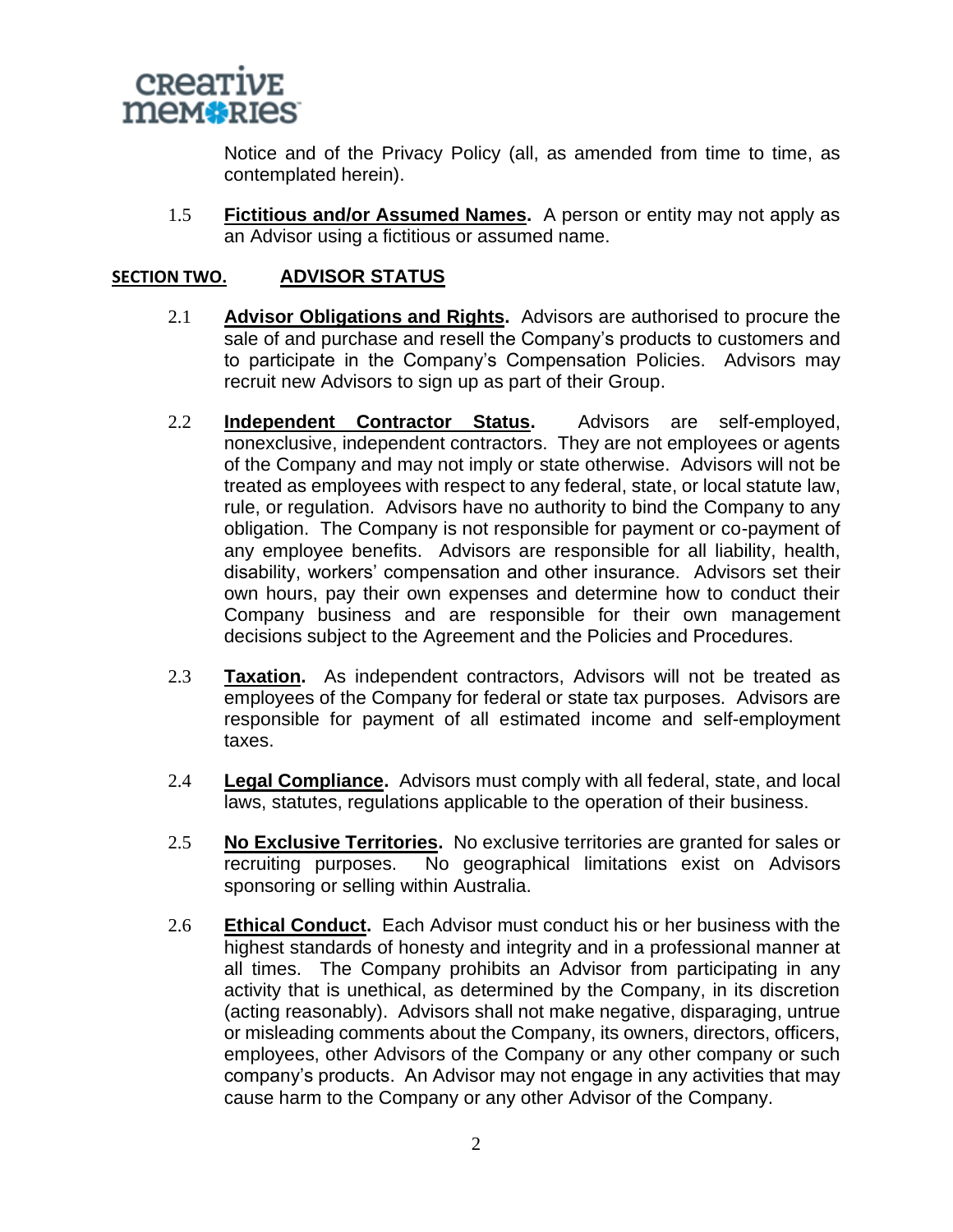

- 2.7 **Sale of Other Products.** Advisors are not restricted from procuring the sale of or selling other companies' products or services provided the Advisor, in selling such other company's products or services, does nothing to suggest or leave the impression that there is a partnership, association or affiliation of any kind between the Company and any such other company.
- 2.8 **Restricted to Australia.** Advisors are authorized to sell the Company's products and recruit Advisors only in Australia.

#### **SECTION THREE. TERM AND RENEWAL**

- 3.1 **Term and Renewal.** Unless sooner terminated pursuant to Section 6, the Agreement is effective from the date of Advisor sign up (and Annual Fee payment) as set forth in Section 1.1 and continues for a period of one year**. The Agreement shall automatically renew for successive terms of one year unless either party provides written notice to the other of its intent to terminate the Agreement. The Annual Fee due upon renewal shall be automatically charged to the credit card the Advisor has on file with the Company.**
- 3.2 **Failure to Renew.** If an Advisor chooses not to renew his or her Agreement with the Company, he or she will no longer be able procure the sale of Company products, resell Company products and will lose all rights to Retail Profits and Commissions.

# **SECTION FOUR. RECRUITING**

- 4.1 **Recruiting.** Advisors may recruit new Advisors in the Australia Market by having them sign up on the Company's website through the upline Advisor's URL. The enrollment of individuals or Entities without their knowledge of and/or execution of an Agreement; or the enrollment or attempted enrollment of non-existent individuals or Business Entities as Advisors or retail customers (phantoms) or other fraudulent enrollments are prohibited. The Company prohibits the use of monetary or other incentives, including but not limited to gifts, promotions, prizes or bonuses to pursue other Advisors' downline team members with the goal of growing their Group at the expense of other Advisors' Groups. An Advisor may not purchase or sell Advisor positions.
- 4.2 **Training Requirement.** An upline Advisor must maintain an ongoing professional leadership association with Advisors in his or her Group and offer guidance and support to downline Advisors.
- 4.3 **Income Claims.** Advisors must truthfully and fairly describe the Compensation Policies. No past, potential or actual income claims may be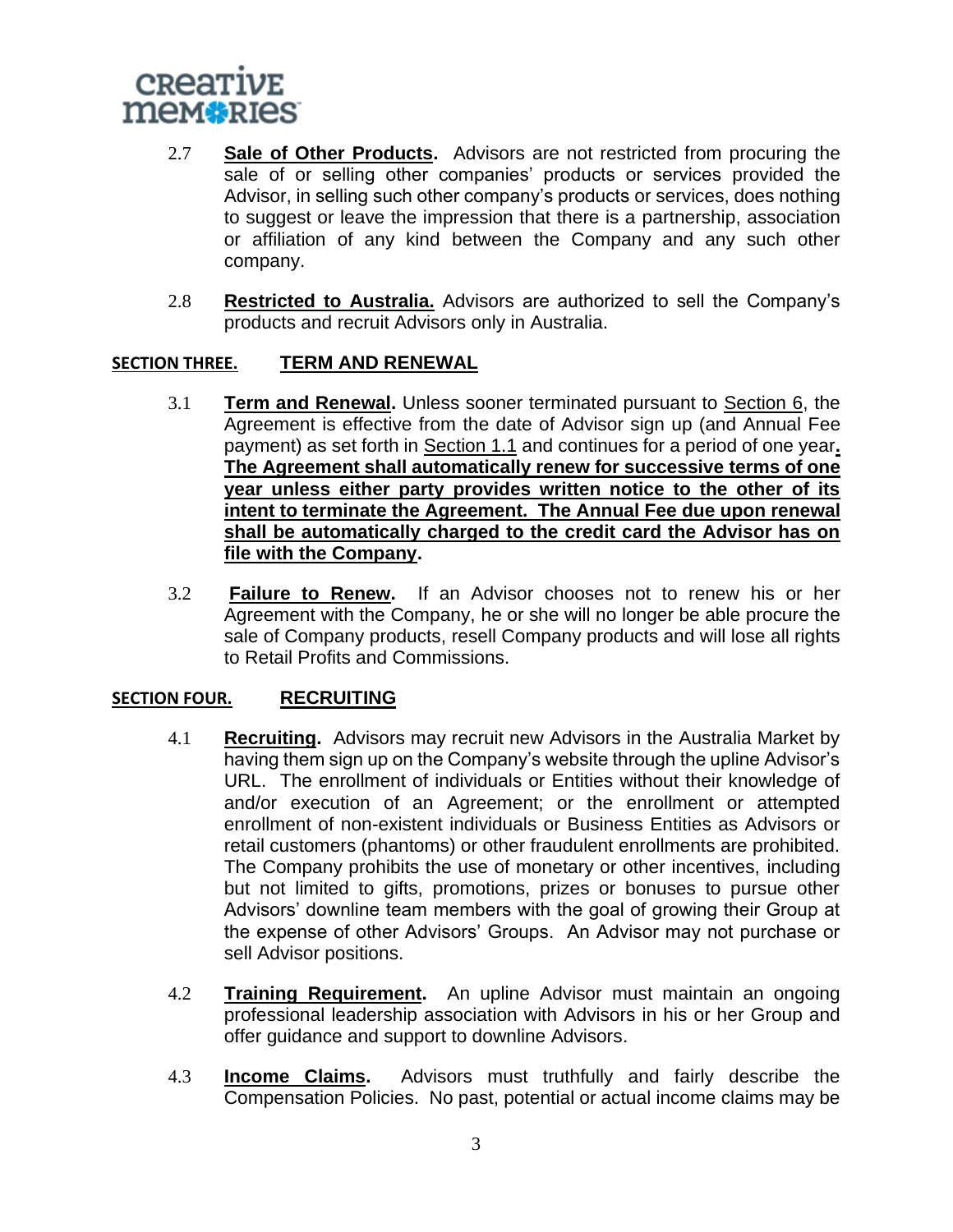

made to prospective Advisors, nor may Advisors use their own incomes as indications of the success assured to others. Income claims include statements of average or non-average earnings, statements of earning ranges, income testimonials, lifestyle claims and hypothetical claims. Commission cheques may not be used as marketing materials. Advisors may not guarantee commissions or estimate expenses to prospects. Any earnings information or statements regarding income in the Compensation Policies are solely to explain the Compensation Policies and are not representations or guarantees of any earnings or income. The Company does not guarantee or imply any specific earnings or income. Individual income results may vary significantly and are based on many factors, including an Advisor's individual efforts, business experience and skills. The Company makes no warranty or representation as to the level of success, if any, Advisors may achieve by selling any product or in soliciting Advisors or retail customers.

- 4.4 **Transfer.** Any transfer of an Advisor to another upline Advisor requires the prior written approval of the Company (which may be withheld in its sole discretion). If an Advisor wishes to transfer to another upline Advisor at the time of annual renewal of the transferring Advisor's Agreement, the consent of the current upline Advisor need not be obtained. If an Advisor wishes to transfer to another upline Advisor outside of the annual renewal timeframe, the current upline Advisor must consent to their release.
- 4.5 **Waiver of Claims.** Advisors waive any and all claims against the Company that relate to or arise from the Company's decision regarding the transfer of an advisor.
- 4.6 **Sales Forces of Other Companies.** Advisors may not target the sales force of another direct sales company to become Advisors or to procure the sale of or resell the products of the Company. Advisors may not encourage members of the sales force of another direct sales company to violate the terms of their contract with such company. Advisors bear the sole risk and sole liability for such activities, which activities are not endorsed or supported by the Company.

#### **SECTION FIVE. PROPRIETARY INFORMATION**

5.1 **Confidentiality Agreement.** During the term of the Agreement, the Company may supply to Advisors confidential information (the "Confidential Information"), including, but not limited to genealogical and downline reports, customer lists and information, Advisor lists, and information, trade secrets, manufacturer and supplier information, business reports, commission or sales reports and such other financial and business information which the Company deems as confidential. All such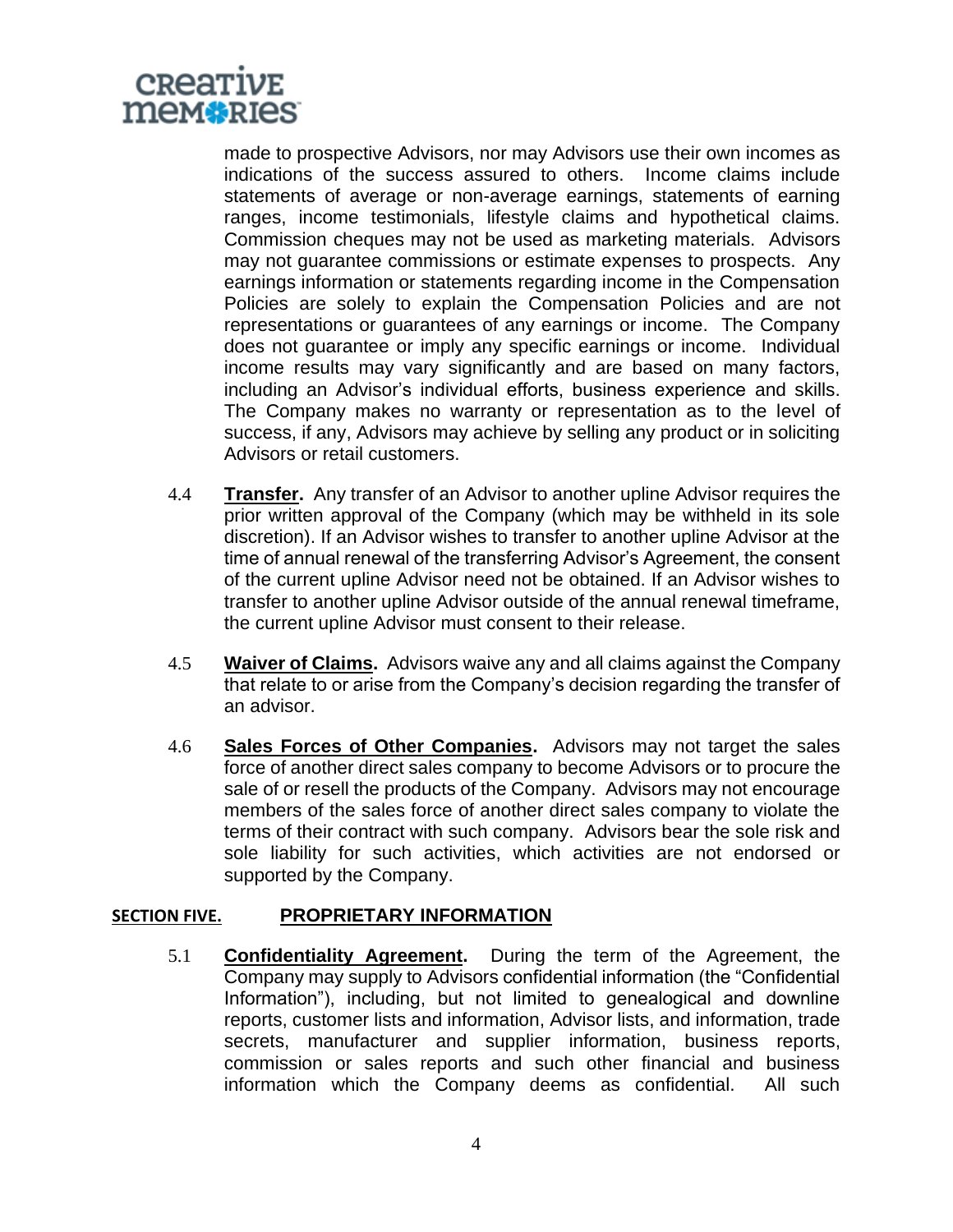

Confidential Information (whether oral or in written or electronic form) is proprietary and confidential to the Company and is transmitted to Advisors in strictest confidence for use solely in Advisors' business with the Company. Advisors must use their best efforts to keep such information confidential and may not disclose any such information to any third party, directly or indirectly except in strict accordance with the Agreement and these Policies and Procedures. Sharing Confidential Information other than in accordance with the Agreement and these Policies and Procedures may be grounds for Advisor deactivation, at the Company's sole discretion. Advisors may not use Confidential Information to sell products other than the Company's products or in connection with any other business during the term of and after termination of the Agreement. Upon nonrenewal or termination of the Agreement, Advisors must immediately discontinue all use of the Confidential Information and if requested by the Company promptly return all materials in their possession to the Company within five business days of request at their own expense.

- 5.2 **Genealogy Reports.** All genealogy and downline reports provided to an Advisor are proprietary to and owned by the Company. Each Advisor acknowledges that the reports may contain information concerning the Advisor, including, but not limited, to the Advisor's name, address, phone number, products purchased and sold and earnings. The Advisor, by executing the Agreement, consents to the use and dissemination by the Company of the reports and information therein and any other information concerning an Advisor collected by the Company in connection with the Company's business, including to enforce the terms of and its rights under the Agreement and to comply with applicable laws. An Advisor may not use the reports in any manner or for any purpose except in connection with Advisor's business.
- 5.3 **Vendor Confidentiality.** The Company's business relationships with its vendors, manufacturers and suppliers are confidential. Advisors must not contact, directly or indirectly, contact or speak to or communicate with any supplier or manufacturer of the Company except at a Company-sponsored event at which the supplier or manufacturer is present at the request of the Company.
- 5.4 **Copyright Restrictions.** With respect to purchases from the Company, Advisors must abide by all copyright restrictions and protections.
- 5.5 **Authorisation to Use Name and Likeness.** By executing the Agreement, each Advisor grants to the Company and its affiliates and agents the absolute, perpetual and worldwide right and license to use, to record, photograph, publish, reproduce, advertise, display, edit, and sell in any manner for all purposes, his or her name, photograph, likeness, voice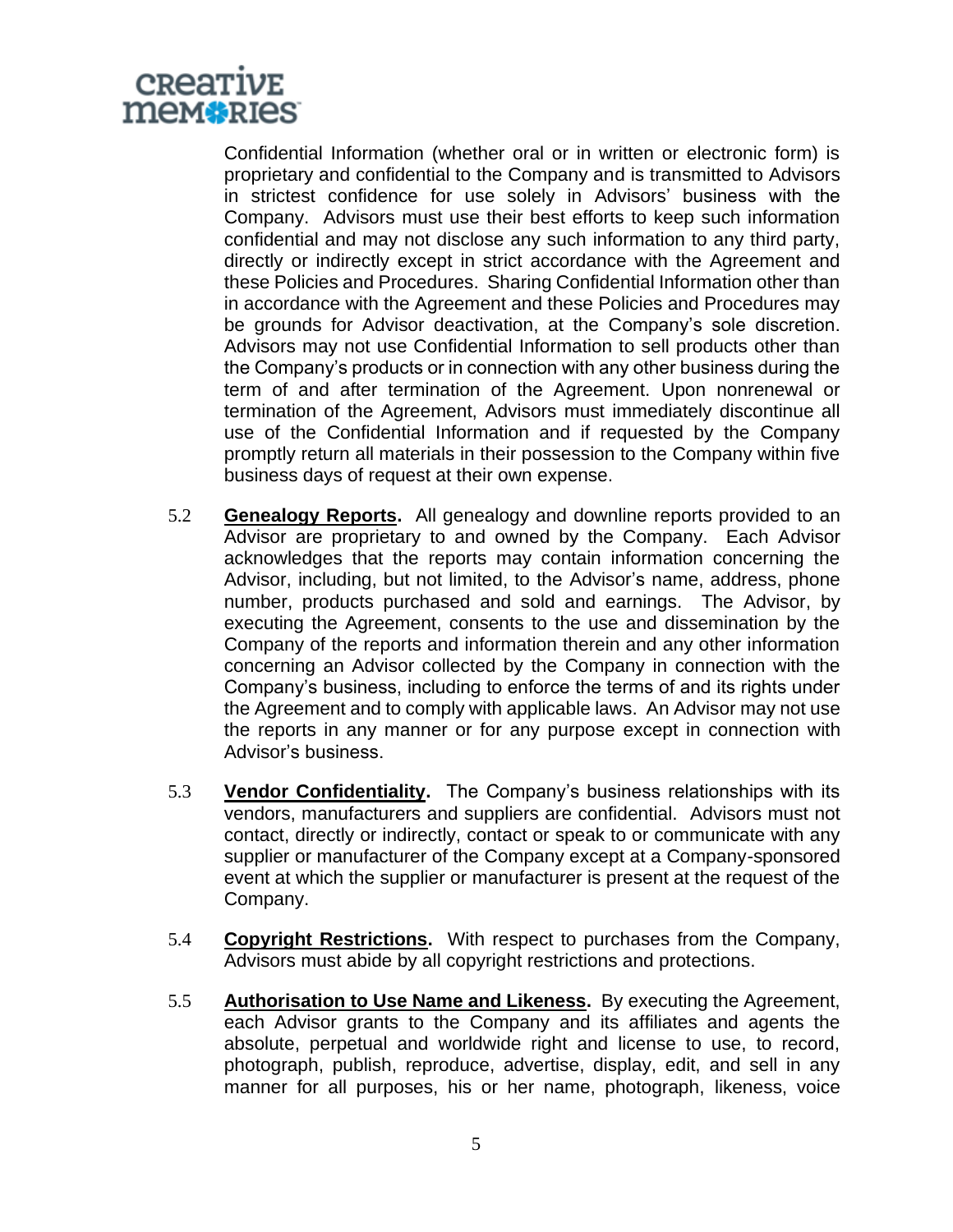

testimony, biographical information, image and other information related to Advisor's business with the Company (collectively the "Likeness") in marketing, promotional, advertising and training materials, whether in print, radio or television broadcasts (including cable and satellite transmissions) audio and videotapes on the Internet or in other media ("Publicity Materials") for an unlimited number of times, without compensation, in perpetuity. Each Advisor waives any right moral rights they may have and to inspect or approve any Publicity Materials including or accompanying his or her Likeness. Each Advisor further releases the Company from any liability or obligation that may arise as a result of the use of his or her Likeness, including without limitation, claims for invasion of privacy, infringement of right of publicity, breach of moral rights and defamation (including libel and slander). An Advisor may withdraw his or her authorisation of any use of his or her Likeness that has not already been publicised by providing written notice to the Company. Advisors agree that any information given by Advisor, including his or her testimonial, is true and accurate.

# **SECTION SIX. TERMINATION**

# 6.1 **Termination without Cause.**

- a) An Advisor may terminate this Agreement on 30 days prior written notice for any reason. If the Advisor terminates the Agreement, the Company will not be obligated to refund any portion of the Annual Fee.
- b) Except as set forth below, Advisors who do not renew, or who terminate their Agreement, can sign up again at any time, in which event they will start with no Advisors in their Group and their rolling Account Balance equal to retail sales, if any, for the three hundred sixty-five days immediately preceding the date they re-sign. Acceptance of any reapplication of an Advisor terminated by the Company may be denied in the sole discretion of the Company. A newly re-signed Advisor can begin recruiting other Advisors to his or her Group immediately after resigning.
- 6.2 **Termination with Cause.** The Company may terminate upon written notice if an Advisor violates this Agreement. When the decision is made to terminate an Advisor, the Company will inform the Advisor in writing by email at the e-mail address in the Advisor's file that the termination has occurred effective immediately.
- 6.3 **Reconsideration.** If an Advisor wishes to have his or her termination reconsidered, the Company must receive the request for reconsideration in writing within seven days from the date of notice of termination. If an Advisor files a timely notice of request for reconsideration, the Company will review the request for reconsideration and notify the Advisor of its decision within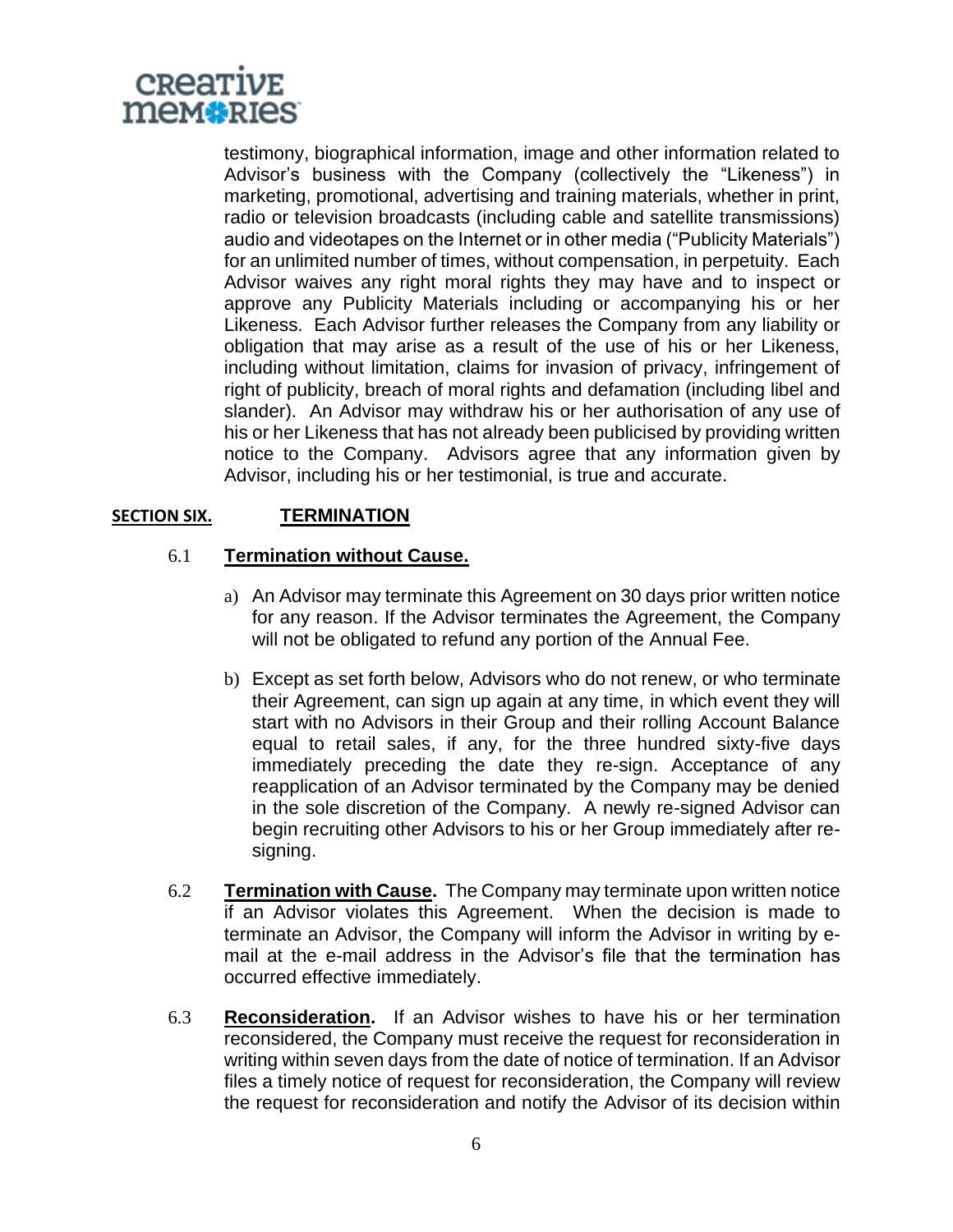

seven days after receipt of the request for reconsideration. The decision of the Company will be final and subject to no further internal review by the Company. In the event the termination is not rescinded, the termination will remain effective as of the date of the original termination notice.

- 6.4 **Effect of Expiration, Nonrenewal and Termination.** Immediately upon expiration, nonrenewal or termination of the Agreement, the affected Advisor:
	- a) Must remove and permanently discontinue the use of the Proprietary Marks, copyrighted materials and any signs, labels, stationery or advertising referring to or relating to any Company products or program;
	- b) Must cease representing himself or herself as an Advisor of the Company;
	- c) Loses all rights to his or her position in the genealogy and Compensation Policies and to all future commissions and earnings resulting therefrom; and
	- d) Must take all action reasonably required by the Company relating to the protection of its Confidential Information and intellectual property.

The Company has the right to offset any amounts owed by an Advisor to the Company including, without limitation, any indemnity obligation incurred pursuant to Section 12.1, from commissions or other compensation due to the Advisor.

- 6.5 **Reapplication.** The acceptance of any reapplication of a terminated Advisor or the application of any family member of a family household of a terminated Advisor shall be made in the sole discretion of the Company and may be denied.
- **SECTION SEVEN. TRANSFERABILITY** An Advisor may not sell, assign, merge or transfer (each a "transfer" for purposes of these Policies and Procedures) his or her Agreement and related Advisor position (or any rights thereto).

#### **SECTION EIGHT. TRADEMARKS, LITERATURE, AND ADVERTISING**

8.1 **Trademarks.** The Company's name, trademarks and service marks and copyrighted materials (the "Proprietary Marks") are owned by the Company and/or its affiliates. The use of the Proprietary Marks and copyrighted materials by Advisors must be approved in writing by the Company prior to use and must be in strict compliance with these Policies and Procedures. Any right to use the Company's Proprietary Marks and copyrighted materials by an Advisor is non-exclusive, and the Company has the right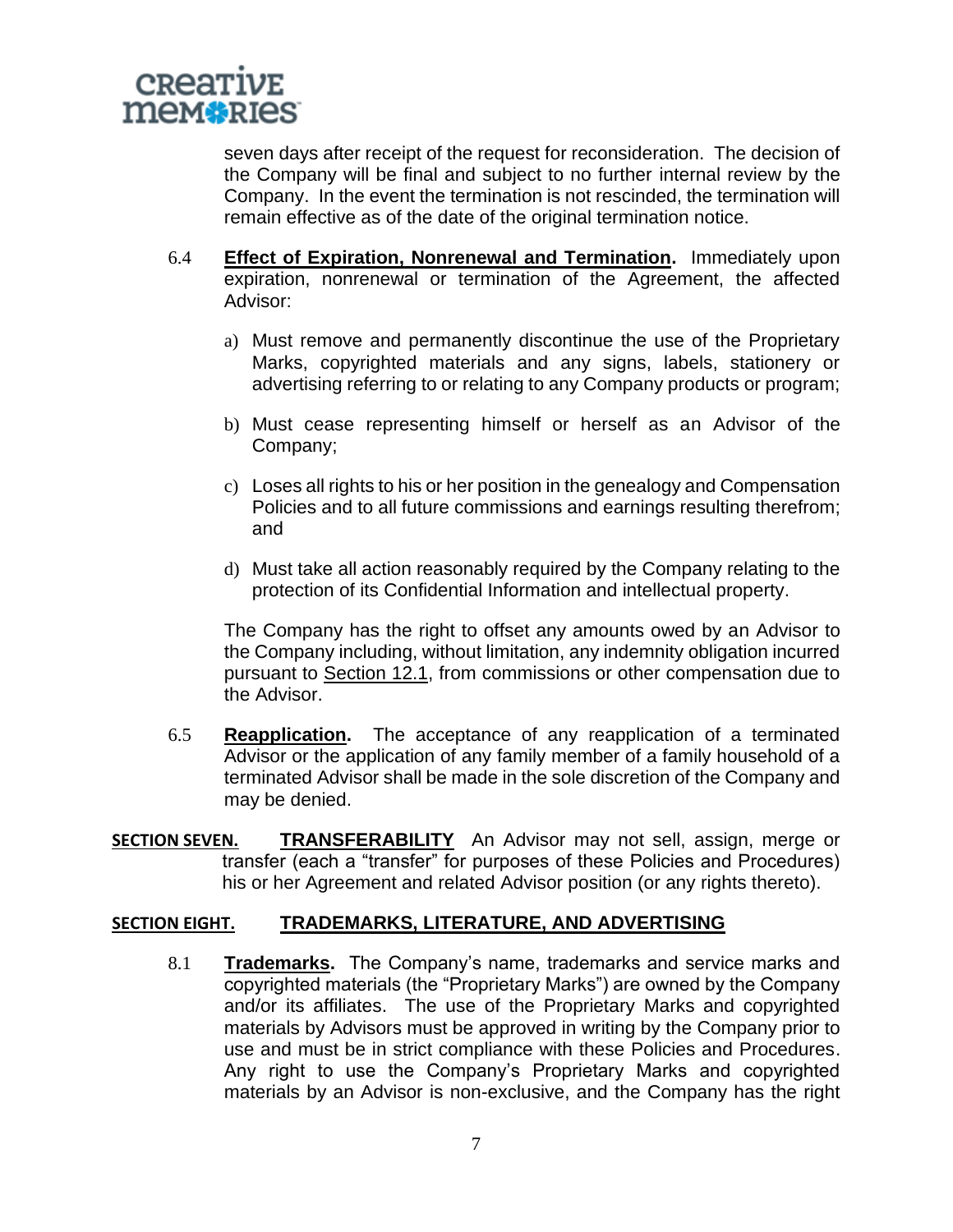

and sole discretion to grant others the right to use such Proprietary Marks and copyrighted materials. Any and all goodwill associated with the Proprietary Marks and copyrighted materials (including goodwill arising from an Advisor's use) inures directly and exclusively to the benefit of the Company and is the property of the Company. On expiration or termination of this Agreement, no monetary amount shall be attributable to any goodwill associated with any Advisor's use of the Proprietary Marks or copyrighted materials.

- 8.2 **Advertising and Promotional Materials.** Only promotional, advertising and training materials produced by the Company or approved in advance in writing by the Company may be used to advertise or promote the Company's business or to sell products of the Company, whether written, recorded or online. The Company owns all copyrights in all promotional and advertising materials produced by the Company. The Company's literature and materials may not be duplicated or reprinted without the prior written permission of the Company. The Company prohibits Advisors from translating any Company materials from English into other languages. Advisors may not advertise under the "help wanted" section of any newspaper or other directory, nor may any advertisement state or imply that the Advisor is seeking to employ or hire an individual or that the Advisor is an agent or recruiter for the Company. Advisors may not sell promotional, training or marketing materials produced by them or third parties to any other Advisor, even if they do not contain the Company's Proprietary Marks.
- 8.3 **Electronic Advertising.** The Company shall have the right to review prior to use Advisors' use of the Company's Proprietary Marks, copyrighted materials, name or any variation thereof in domain names and email addresses as well as the Proprietary Marks and copyrighted materials on all electronic communication, including but not limited to websites, social networking sites and email, and may require the owner to change or remove content. In the event of a violating domain name, the Advisor must transfer the domain name to the Company immediately at no cost to the Company, in addition to the Company's other rights and remedies. Each Advisor agrees to immediately reassign to the Company any registration of the Company's name and other Proprietary Marks in violation of this section.
- 8.4 **Social Media Sites.** The Company encourages Advisors to be part of and/or host social networking sites, online forums, discussion groups. blogs, and other forms of internet communication to leverage the power of the Company brand and to communicate the benefits of the Company's products. Social networks include such sites as Facebook, LinkedIn, Instagram, Twitter, etc. **Advisors must clearly identify themselves as an Independent Advisor in any profiles an Advisor generates.** When an Advisor participates in those communities, the Advisor must avoid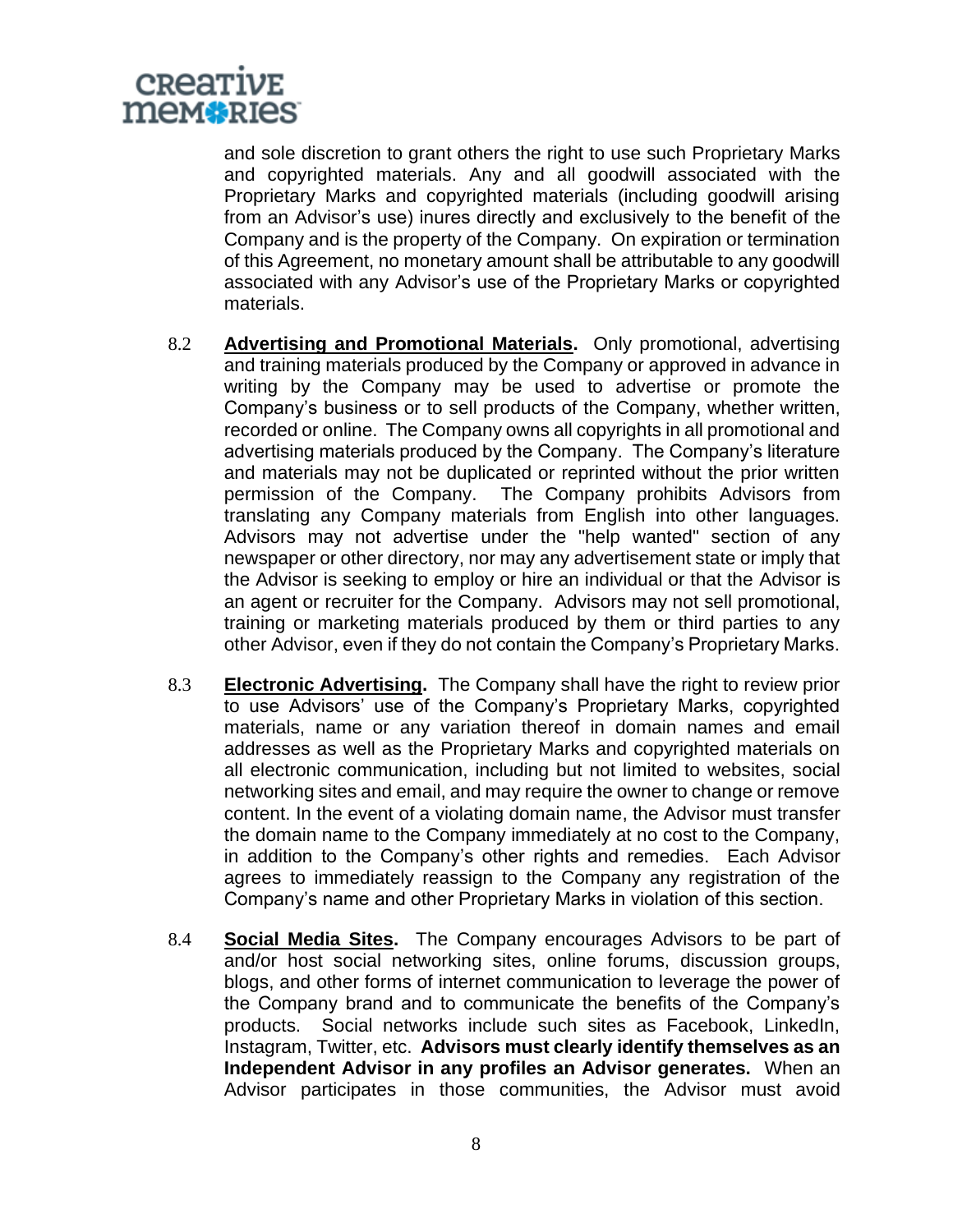

inappropriate conversations, comments, images, video, audio, applications or any other adult, profane, discriminatory or vulgar content. The determination of what is inappropriate is made at the Company's discretion (acting reasonably). Advisors who use social networking sites must also comply with the rules associated with that particular website or network and all applicable laws and regulations including but not limited to the Spam Act 2003 (Cth) ("Spam Act"). Advisors shall not: (i) make any specific income claim or commitment to any amount of income that others may realise as Advisor; (ii) make any guarantee of success; or (iii) suggest that a specific amount of inventory must be purchased at the time of enrollment. Advisors are personally responsible for their postings and all other online activity that relates to the Company. If Advisors use the trademarks, trade names, service marks, copyrights or intellectual property of any third party in any posting, it is solely their responsibility to ensure that they have received the proper authority and consent to use such intellectual property.

8.5 **Electronic Communication Guidelines.** Advisors shall apply and follow the provisions in the Company's Privacy Policy and all applicable laws and regulations including but not limited to the Privacy Act and Spam Act with respect to the personal information of any customer. Without limitation, the Advisor may not sell, trade or use retail customers or site user information, without the express written permission of that customer and, then, only in connection with the Company's products or the Company's income opportunity. Advisors sharing personal information collected on-line shall provide customers with an opportunity to prohibit the dissemination of such information, and if any customer requests that his or her personal information not be shared, Advisors shall refrain from sharing such information. Advisors shall provide customers the option to terminate any further communication between the Advisor and the retail customers. If any customer requests that an Advisor cease communication, the Advisor shall immediately stop communicating upon such request. Advisors may not distribute content by use of distribution lists or to any person who has not given specific permission to receive such content. Spamming or distribution of unsolicited e-mails to persons with whom they have no prior or existing personal or business relationship is prohibited. Advisors must comply with all laws, rules and regulations regarding electronic communications including, without limitation, the Spam Act. Advisors may not post, publish or distribute content that is unlawful, harassing, libelous, defamatory, slanderous, abusive, threatening, harmful, vulgar or obscene, as determined by the Company (acting reasonably), or which could give rise to civil liability or otherwise violates any applicable local, state, national or international law or regulation. All communications shall respect the rights, opinions and sensitivities of others. Advisors may not use third parties' trademarks, trade names, or product names (or any variations thereon) in domain names (URLs), the titles for any pages within websites (including,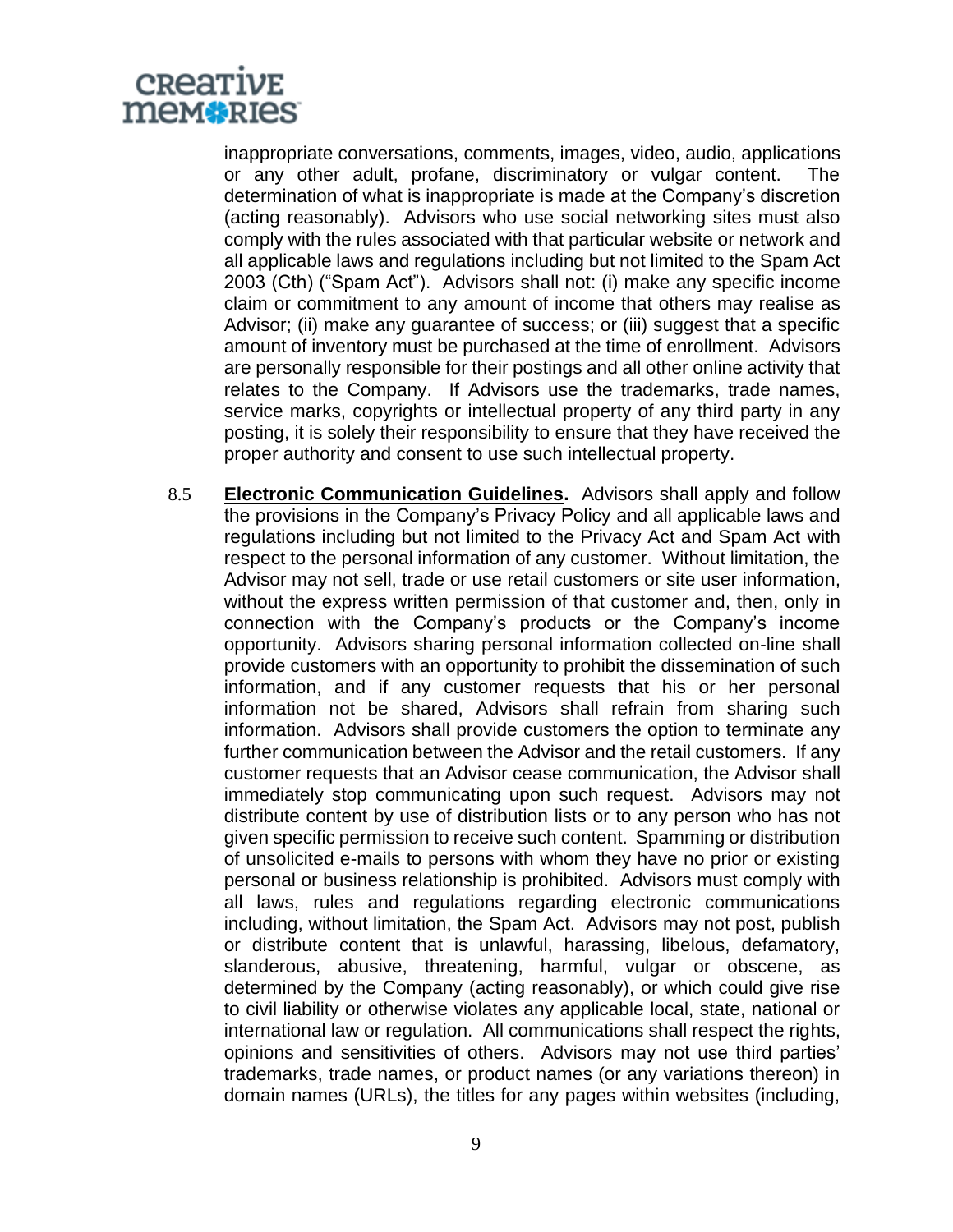

but not limited to home pages), email addresses or Meta tags, unless they have obtained prior written consent from the owner. Advisors may not use any misleading or deceptive tactics (as determined by the Company (acting reasonably) in order to improve their index preference with search engines.

8.6 **Use of the Company's Name and Advertising.** It is important that each Advisor's Independent Contractor status with the Company is clear and there is no confusion among customers or the public, which is why Advisors may use the name of the Company only in the following format, paired with the designation of Independent Advisor:

#### **Mary Jones Creative Memories Independent Advisor**

This applies to all uses of the name, whether in printed or electronic formats. Print examples include but are not limited to business cards, imprinted checks, stamps, mailing labels, flyers and invitations. Electronic examples include but are not limited to voice mail greetings, websites, Advisors' personalized URLs, social media profiles, blogs, online listings or any other channel through which Advisors communicate with their customers or the public.

Advisors are welcome to use the marketing materials provided by the Company (in the Advisor back office) to include in written or electronic communication. Advisors are not permitted to use the Company's Proprietary Marks to advertise their business other than as provided in the marketing materials and may only use the Creative Memories name when paired with Independent Advisor as shown above.

Advisors may develop and use personal blogs, websites or social networking sites to promote their Creative Memories Independent Advisor business as long as they clearly identify themselves as Creative Memories Independent Advisors using the Creative Memories Independent Advisor logo available in the Advisor Back Office and by including Creative Memories Independent Advisor in text. Search engine optimization of your blog or website is allowed using the term "Creative Memories Independent Advisor."

If advertising on a social media/network site (including but not limited to Instagram, Facebook, Twitter, Snapchat, etc.), the Creative Memories Independent Advisor logo and/or Creative Memories Independent Advisor text must be visible and legible.

*In the Facebook advertisement below, "Creative Memories Independent Advisor" is clearly visible in the ad on both mobile and desktop views.*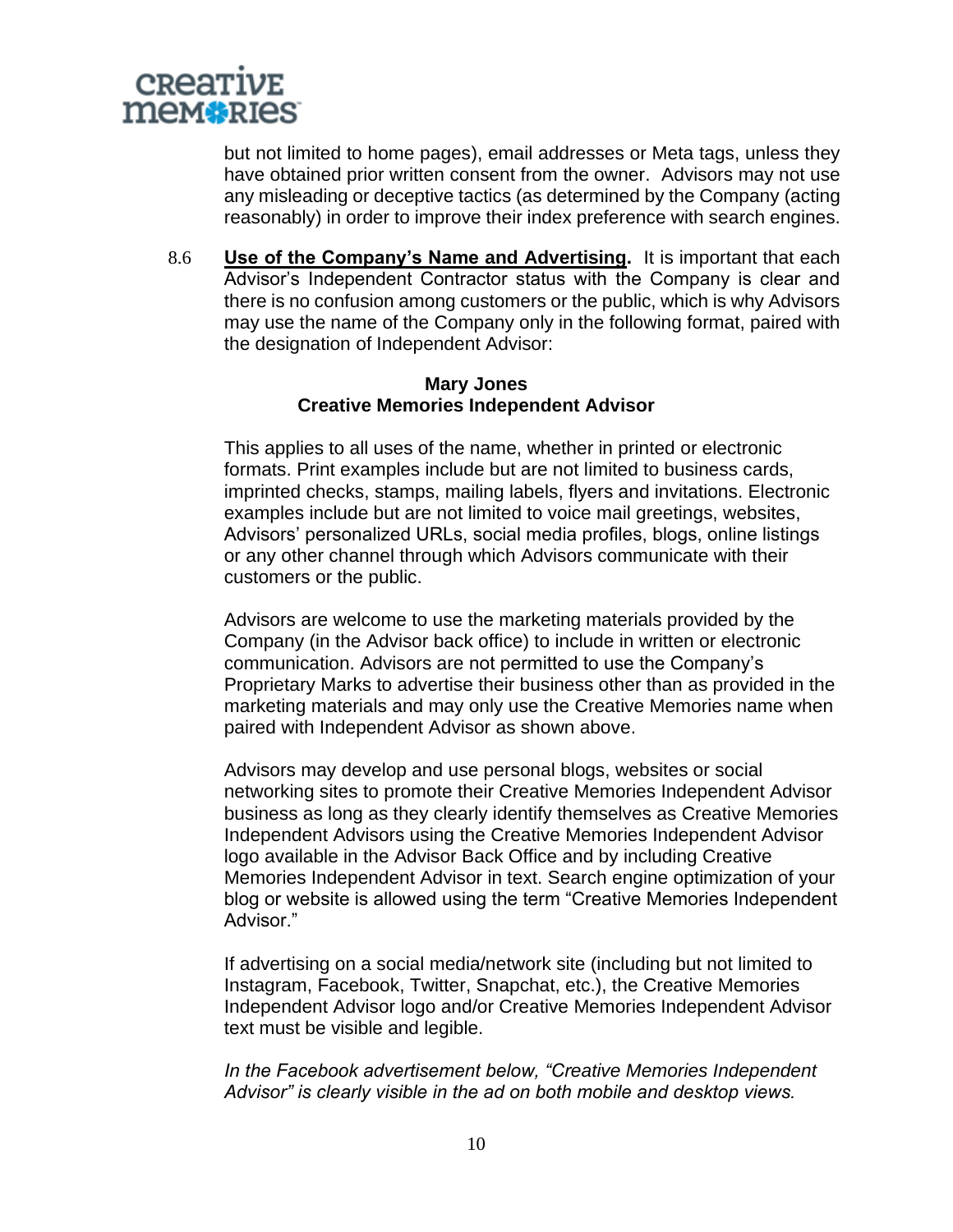

*Note: many social media advertisements may restrict the amount of text that you can include in an image. It is safest to include Creative Memories Independent Advisor within your ad text.*



Proper use of the Creative Memories Independent Advisor Logo includes: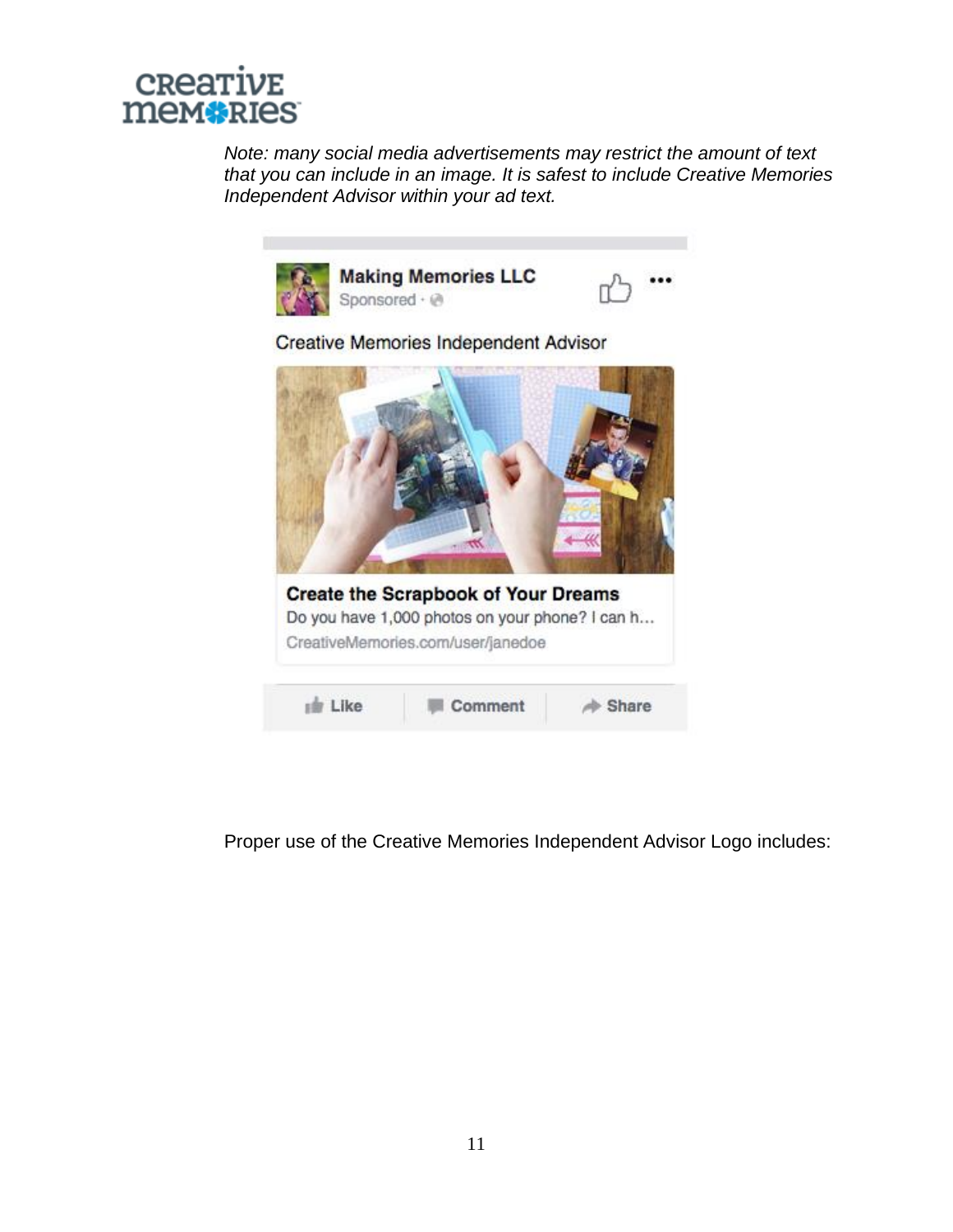



Improper use of the Creative Memories Independent Advisor Logo Includes:



**Advisors may not use "Creative Memories," Creative Memories product or other images or the Company's other Proprietary Marks in paid advertising on search engines** (including but not limited to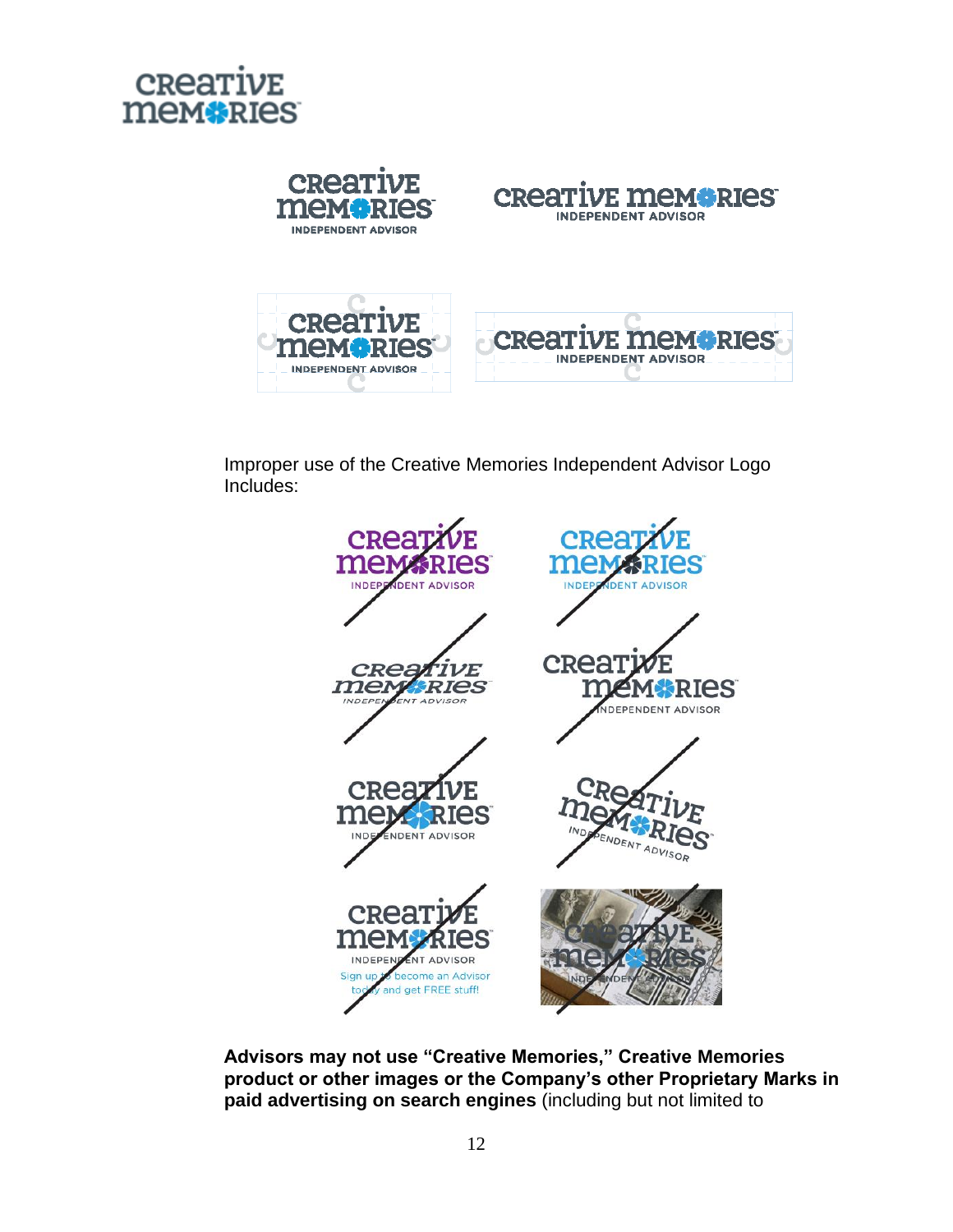

sponsored Keywords, Links or Image Ads) or on product price search engine platforms (including but not limited to Google AdWords, Google Product Search, Yahoo, Bing or any similar platform that performs as a search engine or display ad network).

Anonymous or blind promotions or ads are not permitted on any platform, online or offline.

Advisors may not use misleading or deceptive tactics (as determined by the Company, in its sole and absolute judgment) to direct traffic to their own CM personalized URL or their own online properties which is intended for or thought to be directed to the Company.

- Use of marketing/promotional materials provided in the Advisor Back Office
- Development of a social media Anonymous ads or promotions profile/page, blog, or website to promote your Independent Advisor business and search engine optimization
- Advertising on social media platforms using the Creative Memories Independent Advisor logo and/or text

#### **Permitted Not Permitted**

- Paid advertising on search engines (i.e., Google, Bing, Yahoo, etc.) or product price search engines
- 

- 8.7 **Media Interviews.** Advisors are welcome to contact local radio, television, newspaper or other media outlets to seek coverage for their independent business, accomplishments, and/or contributions to their community. If a local media outlet would like to cover your Advisor story, contact the Company first to ensure the coverage complies with Company policies. All national or international media inquiries should be referred to the Company's corporate office (customer service).
- 8.8 **Endorsements.** No endorsements by a Company officer or any third party may be asserted, except as expressly communicated in Company literature and communications. Federal and state regulatory authorities do not approve or endorse direct selling programs and Advisors may not represent or imply, directly or indirectly, that the Company's programs or products have been approved or endorsed by any governmental authority.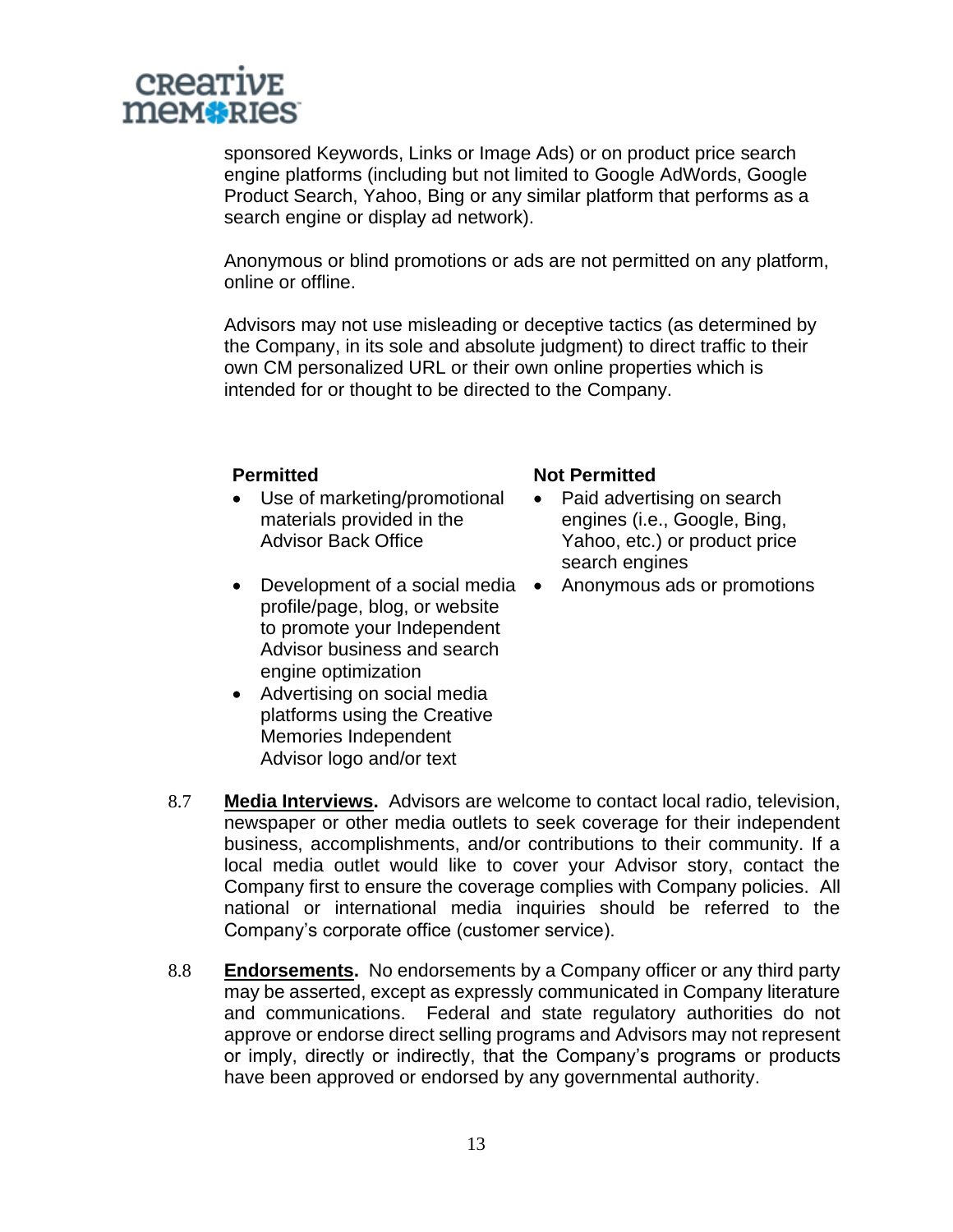

- 8.9 **Recordings.** Advisors may not produce or reproduce for sale or personal use products sold by the Company or any company-produced literature, audio or video material, presentations, events or speeches, including conference calls. Video and/or audio taping of Company meetings and conference calls strictly is prohibited. Still photography is allowable at the discretion of the meeting host.
- 8.10 **Re-packaging Prohibited.** Advisors may not re-package products or materials of the Company.
- 8.11 **Independent Communications.** Advisors, as independent contractors, are encouraged to distribute information and direction to their respective downlines. However, Advisors must identify and distinguish between personal communications and the official communications of the Company.

#### **SECTION NINE. PAYMENT OF RETAIL PROFITS AND COMMISSIONS**

- 9.1 **Basis for Retail Profits and Commissions.** Retail Profits and Commissions and other compensation cannot be paid until a completed Agreement has been received and accepted by the Company and the Annual Fee paid for the Sales Tools. Retail Profits and Commissions are paid only on the sale of the Company's products. No Retail Profits or Commissions are paid or Credits issued on the Annual Fee to purchase the Sales Tools or for recruiting Advisors. In order to receive Retail Profits and Commissions or Credits issued on products sold, the Company must have received and accepted an Agreement and the Annual Fee.
- 9.2 **Retail Profits and Commission Payments.** Retail Profits and Commissions are paid and Credits issued to Advisors as set forth in the Compensation Policies. Advisors should consult the Compensation Policies for a detailed explanation of the benefits, compensation structure and requirements of the Compensation Policies. At its sole discretion, the Company may elect to pay Retail Profits, Commissions and any other forms of compensation into an account for the benefit of Advisors.
- 9.3 **Fees.** From time to time, the Company or its third-party administrator may charge administrative fees for various services it provides, including fees for processing and issuing Retail Profits, Commissions and Credits. Please check the Company's website and other Company materials for specific information concerning such fees. These fees may be deducted from Retail Profit and Commission Payments.
- 9.4 **Errors or Questions.** If an Advisor has questions about or believes any errors have been made regarding Retail Profits, Commissions, Credits or charges, the Advisor must notify the Company in writing within 30 days of the date of the purported error or incident in question. To the maximum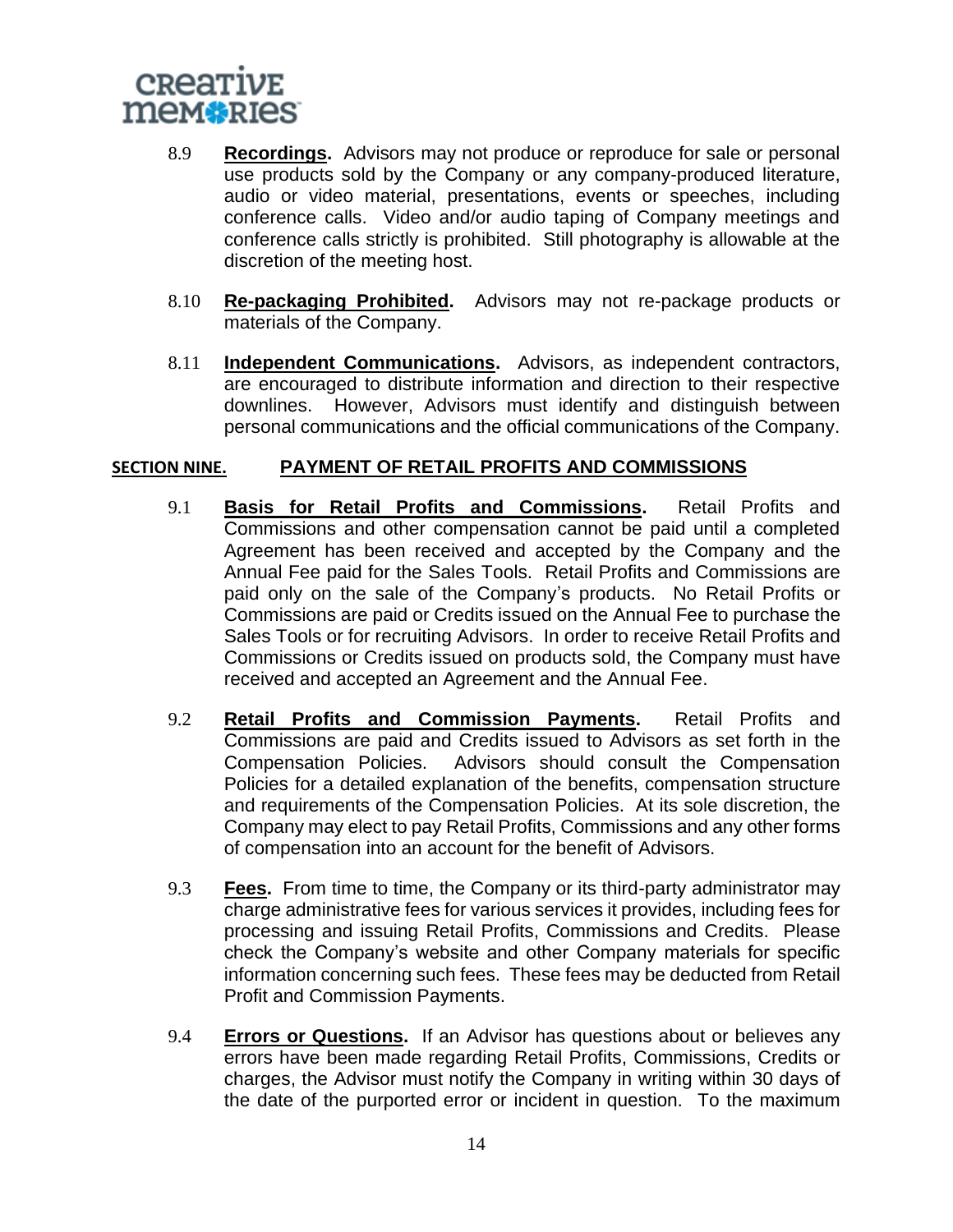

extent permitted by law, the Company will not be responsible for any errors, omissions or problems not reported to the Company within 30 days.

- 9.5 **Offset of Retail Profits and Commissions.** Any Retail Profits, Commissions or Credits earned and paid on products refunded are the obligation of and must be repaid to the Company by Advisors earning such earnings. The Company has the right to offset such amounts against future earnings or refund paid or owed to such Advisors who received earnings.
- 9.6 **Calendar Period.** A business month refers to the time period opening on the first day of the month and extending up until order entry closes on the last business day of the month. The Company's offices are open Monday through Friday with the exception of public holidays.

#### **SECTION TEN. PURCHASE AND SALE OF PRODUCTS**

- 10.1 **Sales Presentations.** Advisors shall truthfully identify themselves, their products, and the purpose of their business to prospective customers. Advisors may not use any misleading, deceptive, or unfair sales practices, including knowingly pursuing other Advisors' customers. Explanation and demonstration of products offered shall be accurate and complete including, but not limited to price, terms of payment, cancellation rights, Company Warranty, and after-sales services and delivery. Personal or telephone contacts shall be made in a reasonable manner and during reasonable hours to avoid intrusiveness and in accordance with applicable laws. Advisors must immediately discontinue a demonstration or sales presentation upon the request of the retail customer. Advisors shall not directly or by implication, denigrate any other company or product. Advisors shall refrain from using comparisons which are likely to mislead and which are incompatible to the principles of fair competition. Points of comparison shall not be unfairly selected and shall be based on facts which can be substantiated. Advisors shall not abuse the trust of retail customers, shall respect the lack of commercial experience of retail customers and shall not exploit a retail customer's age, illness, lack of understanding or lack of language expertise.
- 10.2 **Privacy.** Advisors must comply with the Company's Privacy Policy and all applicable privacy and data security laws including the Privacy Act 1988 (Cth). Advisors must take appropriate steps to safeguard and protect all private information, including, without limitation, credit card, provided by a retail customer, prospective retail customer or other Advisors. Advisors must hold such information in strict confidence. Advisors are responsible for the secure handling and storage and destruction of all documents that may contain such private information. Advisors must adopt, implement, and maintain appropriate administrative, technical, and physical safeguards to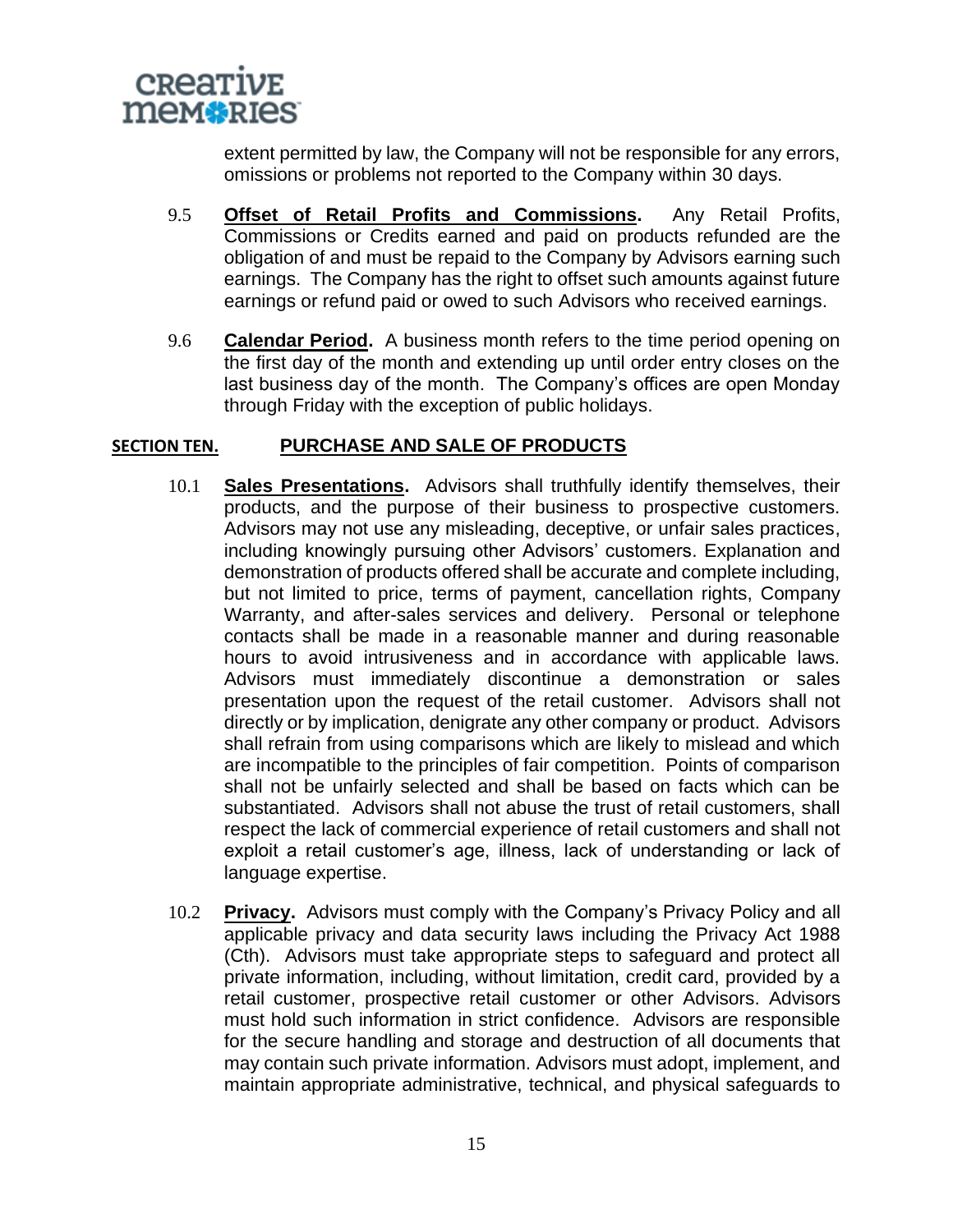

protect against anticipated threats or hazards to the security of confidential information and customer data. Appropriate safeguards may include, but are not limited to: (i) encrypting data before electronically transmitting it; (ii) storing records in a secure location; (iii) password-protecting computer files, or (iv) shredding paper files containing confidential information or customer data. Advisors should retain documents containing such information for only as long as necessary to complete the transaction. Advisors should dispose of any paper or electronic record containing customer data and other confidential information after use by taking all reasonable steps to destroy the information by: (A) shredding; (B) permanently erasing and deleting; or (C) otherwise modifying the customer data and other confidential information in those records to make it unreadable, unreconstructible, and indecipherable through any means.

- 10.3 **Product Claims/Representations.** Advisors must be truthful in the representation of the Company's products. Advisors may make no claim, representation or warranty concerning any product of the Company, except those expressly approved in writing by the Company or contained in Company materials.
- 10.4 **Product/Service Warranty Disclaimer.** Except as expressly made by the Company in writing and to the maximum extent permitted by applicable law, the Company makes no warranty or representation, express or implied, as to the merchantability, fitness for a particular purpose, workmanship, noninfringement or any other warranty arising by law, statute, usage of trade or course of dealing concerning any product or service purchased from or through the company. To the maximum extent permitted by applicable law, all products and services of the company are provided "as is," "with all faults," and "as available." To the maximum extent permitted by applicable law, the Company does not warrant that its products or services will be compatible with any hardware or software systems or that on-line services will be uninterrupted or error free. To the maximum extent permitted by applicable law, the Company does not warrant that any website operated, sponsored or hosted by the Company or any of its affiliates will be uninterrupted or free from error. To the maximum extent permitted by applicable law, the Company is not responsible for interrupted, inaccessible or unavailable networks, server, satellites and/or service providers; or for miscommunications, failed, jumbled, scrambled, delayed or misdirected computer, telephone or cable transmissions; or for any technical malfunctions, failures or difficulties.
- 10.5 **Inventory Loading/Bonus Buying Prohibited.** There are no minimum or mandatory inventory purchase requirements. The success of the Advisor and the Company depends on retail sales to the ultimate consumer, therefore, all forms of stockpiling of products are discouraged. The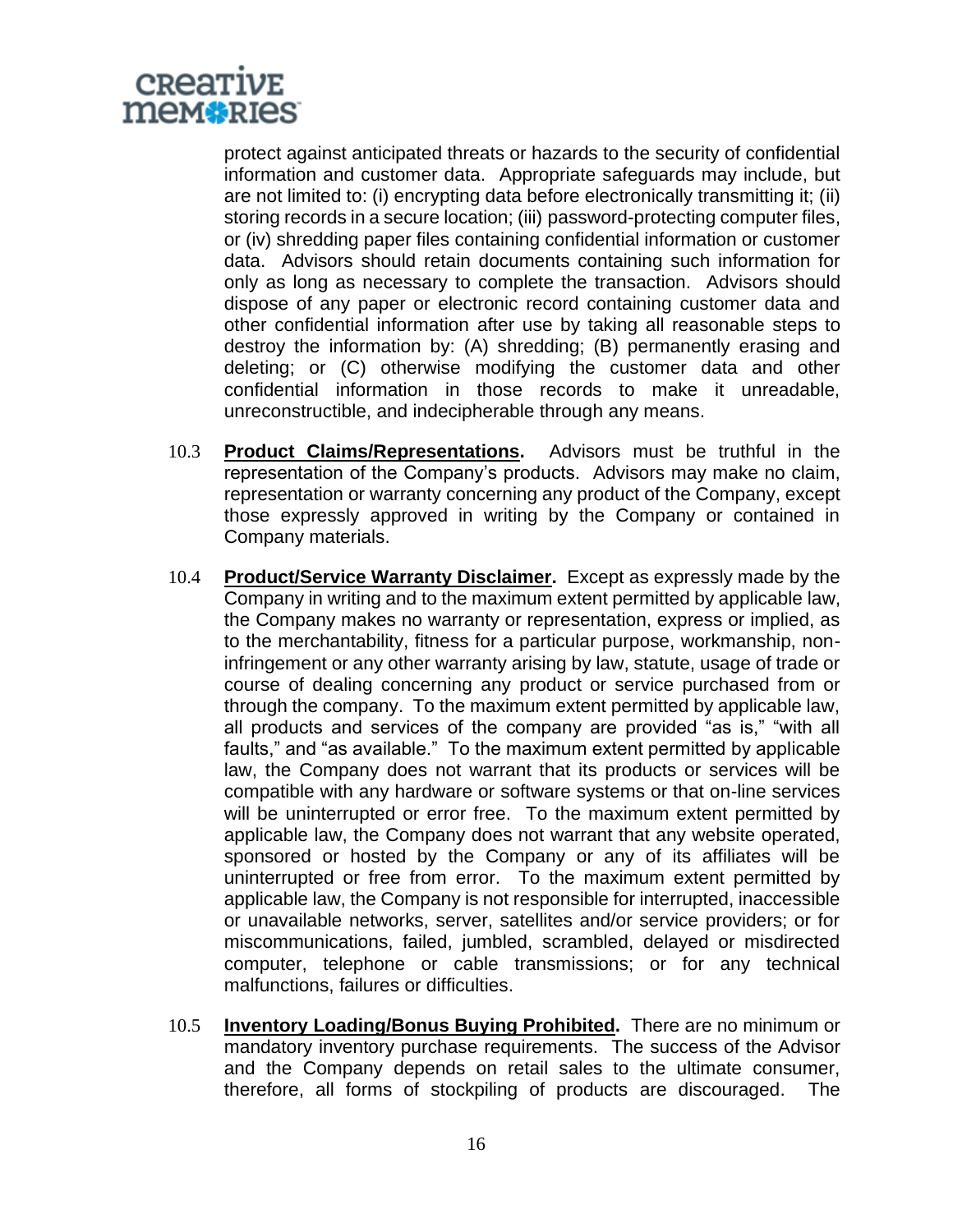

Company recognises that Advisors may wish to purchase certain products for their own use in reasonable quantities and/or for retail sale. However, the Company strictly prohibits the purchase of products in unreasonable amounts and prohibits the purchase of products only or primarily to qualify for or earn compensation. The Company retains the right to limit the amount of purchases an Advisor may make if it believes, in its sole discretion, that those purchases are made solely for compensation or qualification purposes instead of for resale or business building.

- 10.6 **Purchase for Others.** The purchase of products on behalf of another Advisor or through another Advisor's link is prohibited.
- 10.7 **Sales to Other Advisors.** Generally, Advisor-to-Advisor product sales are discouraged, as purchasing from other Advisors does not benefit the purchasing Advisor's Account Balance. Trading or borrowing is preferred. If selling is the agreed-upon option, the selling Advisor should offer the product at a fair price (ideally less than full retail).
- 10.8 **Retail Pricing.** Although the Company provides a suggested retail price as a guideline, Advisors may resell products at whatever retail price they and their retail customers agree upon.
- 10.9 **Price and Promotions.** When the Advisor is procuring the sale of the Company's products, Advisors must advertise the Company's products at the Company-published price plus shipping and applicable taxes. No special enticing advertising is allowed, including, but not limited to, offers of free Advisor enrollment, free shipping, or other such offers that grant advantages beyond those available through the Company.
- 10.10 **Price Changes.** Prices for the Company's products, services and literature are subject to change on the Company providing the Advisor with 30 days prior notice.
- 10.11 **Receipts.** Advisors must provide all retail purchasers of the Company's products with written receipts, copies of contracts or copies of orders in compliance with applicable law.
- 10.12 **Place of Sale.** Advisors may not sell CM products online on the Amazon platform (the "Amazon Exception"). Subject to the Amazon Exception, Advisors may sell products online, using social media, person-to-person, one-on-one, and in-home presentation methods of sale. Except as expressly permitted herein, Advisors may not promote or sell products to or through, directly or indirectly, any retail store or other fixed retail location Advisors may participate at exhibits, tradeshows or other public events/conferences.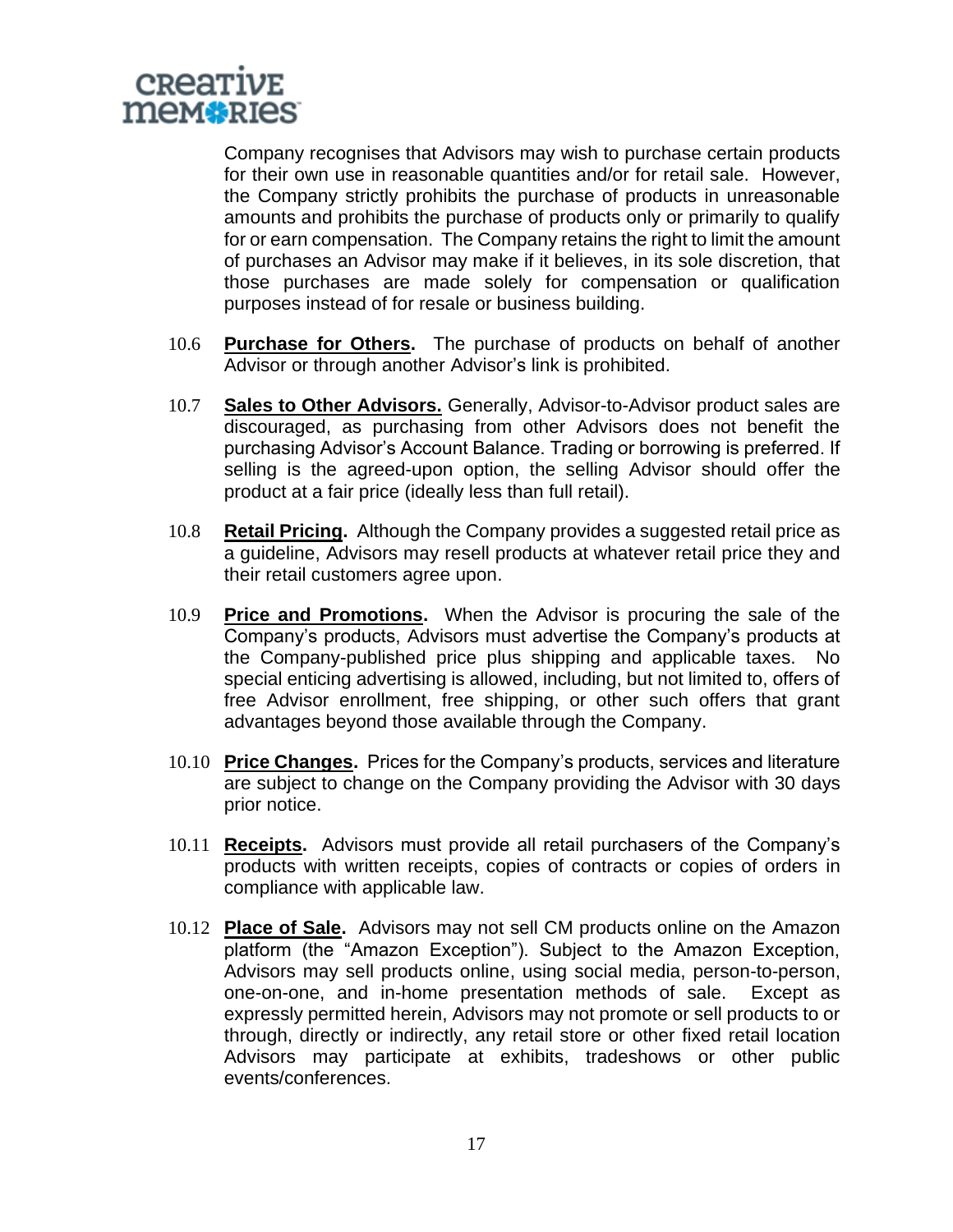# CREATIVE mem**\***RIes

- 10.13 **Telemarketing/Texts.** The use of automatic dialing machines or boiler room telemarketing operations or unsolicited telephone calls or facsimiles or broadcast text services in connection with the sale of products of the Company is not permitted. Advisors must comply with all federal, state and local laws governing telephone solicitation and/or transmittal of faxes including but not limited to the Do Not Call Register Act 2006 (Cth).
- 10.14 **Taxes.** To ensure compliance with any applicable tax requirement, the Company may withhold any Retail Profit, Commission or Credit.
- 10.15 **Payment Options.** Payment for purchases of products from the Company may be made by credit card, PayPal and any other method indicated by the Company on its website as being acceptable. Advisors shall not copy or retain any credit or banking information of a retail customer or another Advisor.
- 10.16 **Product Delivery.** Upon receipt of payment, the products, and/or promotional materials ordered will be shipped, subject to availability.
- 10.17 **Back Order Policy.** The Company will expeditiously ship all products currently in stock. At the time the order is being placed the customer will be advised which items are temporarily out of stock. There may be instances an out of stock item is put on backorder, in which case it will be shipped at the Company's expense as soon as it becomes available.
- 10.18 **Damaged Goods.** The shipping company is responsible for any damage that occurs after it takes physical custody of the products. An Advisor or a retail customer who receives damaged goods shipped directly from the Company should follow this procedure:
	- a) Accept delivery;
	- b) Before the driver leaves, document on the delivery receipt the number of boxes which seem to be damaged and have the driver acknowledge the damage in writing;
	- c) Save the damaged products or boxes for inspection by the shipping agent;
	- d) Make an appointment with the shipping company to have the damaged goods inspected; and
	- e) File a claim with the shipping company.
- 10.19 **Shipping Loss.** In the event an Advisor or a retail customer does not receive a product order on a timely basis from the Company, the individual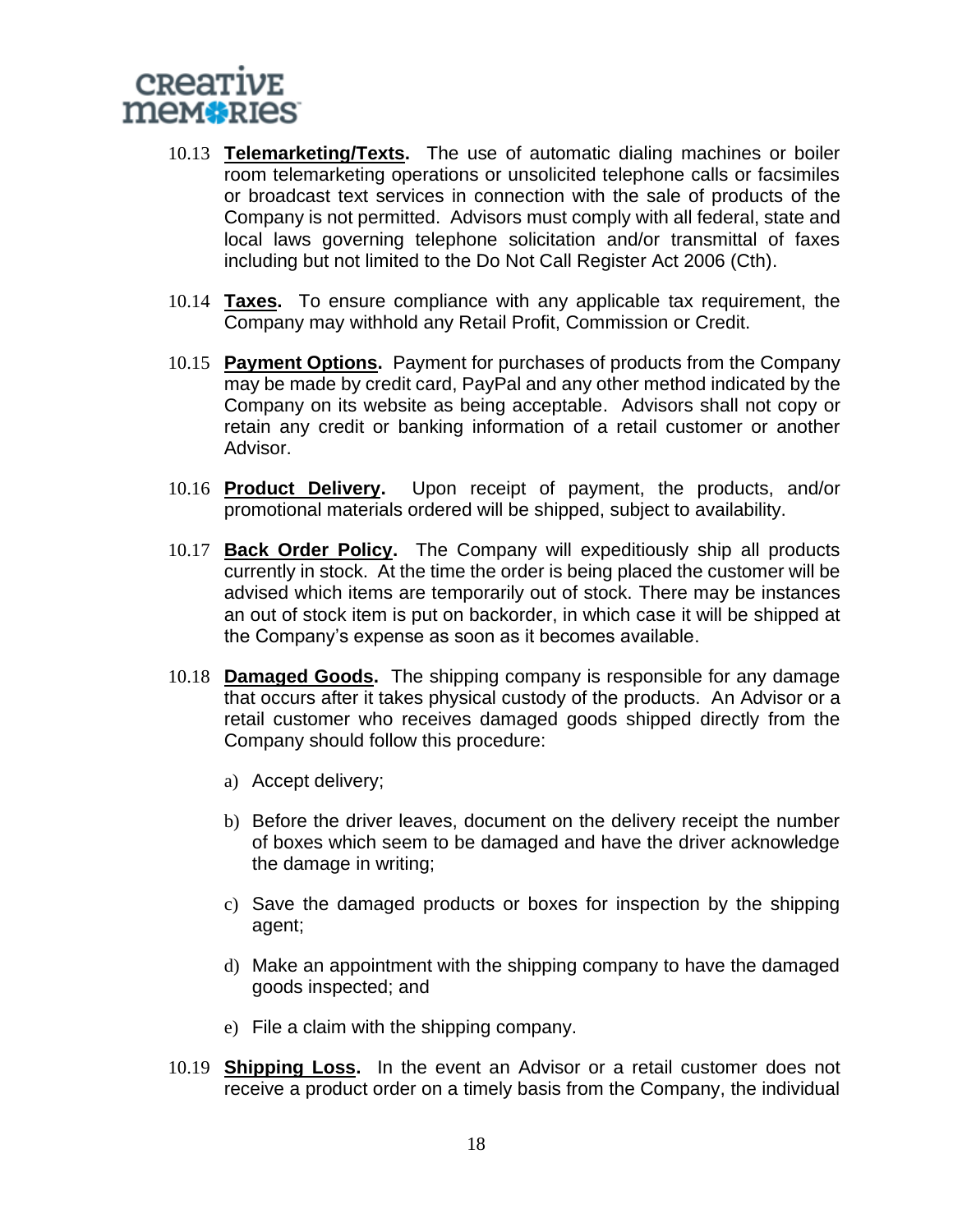

should contact the Company. If the Advisor or the retail customer knows the identity of the shipper of the product, he or she may contact the shipper directly and inquire about the delivery date. The Company is not responsible for any product after it is transferred to the shipper.

- 10.20 **Inaccurate Delivery.** At times a product may be shipped in error by the Company. Unordered merchandise shipped because of the Company's error may be returned at the Company's expense for a credit or refund or in exchange provided the following steps are taken:
	- a) The Advisor or retail customer notifies the Company within five days of receipt of the order;
	- b) A copy of the shipping or packing slip must be enclosed with the proper forms required by the Company completed and executed by the Advisor or retail customer; and
	- c) Products must be returned in original containers and must be packed properly to prevent damage in return shipment.
- 10.21 **Refused Shipments.** Should an Advisor refuse delivery on any order he or she has placed with the Company and such product is subsequently returned to the Company, the Company shall have the right to terminate the Advisor. Neither an Advisor nor a retail customer shall refuse any shipment from the Company unless prior approval of the Company has been obtained. If the Company determines that a valid reason exists for refusing shipment, it will instruct the Advisor or retail customer on the proper procedure for a return.
- 10.22 **Third Party Services.** The Company, from time to time, may provide Advisors information regarding services available to Advisors provided by unaffiliated third parties with respect to commission processing, debit and credit cards, banking and merchant accounts and other transactions. In no event shall the Company be liable for the failure of an Advisor to obtain or qualify for such services, the use or misuse of information provided by Advisor to such third party or the suspension or termination of such services or the withholding of funds by such third party.

#### **SECTION ELEVEN. REFUND AND RETURN POLICIES**

#### 11.1 **Warranty and Returns.**

a) In addition to any rights purchasers may have under consumer laws, when subjected to normal use, the Company warrants that all tools and accessories purchased after November 1, 2014 from the Company shall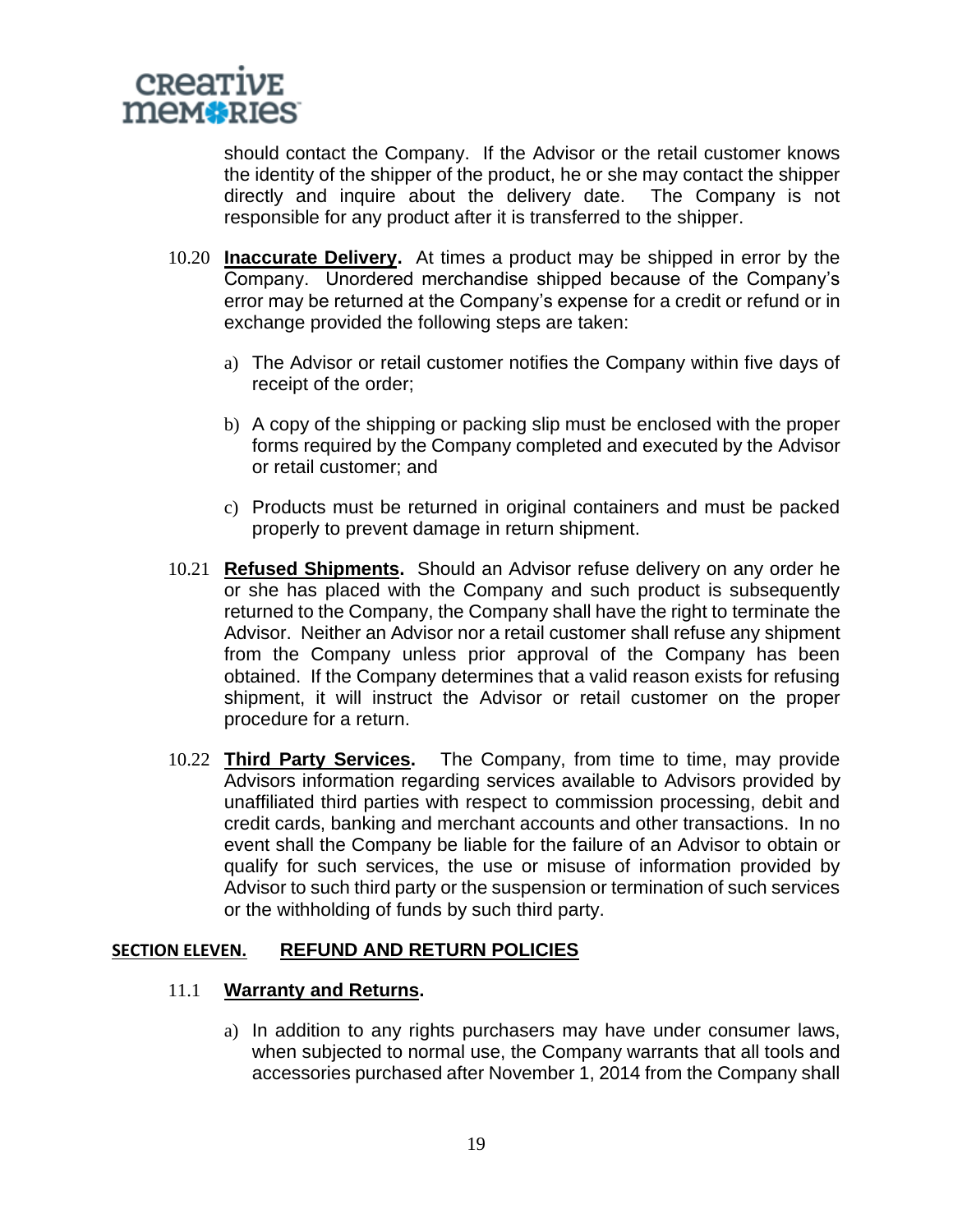

be free from defects in materials and craftsmanship for a period of 90 days from the date of purchase.

- b) In addition to any rights purchasers may have under consumer laws, when subjected to normal use, the Company warrants that all albums purchased after November 1, 2014 from the Company shall be free from defects in materials and craftsmanship for a lifetime from the date of purchase.
- c) If any component in the product has a manufacturing defect within the warranty period noted above, the Company will replace it with the same product, or if the same is not available, an equivalent product, or the Company will issue a credit for the product. For questions or to initiate a warranty claim, please email customerserviceau@creativememories.com.
- d) The warranties do not cover items such as damaged photographs, memorabilia or other items used in the album.
- e) In addition to the warranties outlined above, purchasers may have other statutory rights to refunds under the consumer law.
- f) Advisors and customers are encouraged to choose products carefully. If an item is ordered in error, the Company will endeavor to exchange that item with a comparable item. The shipping and handling to return the item and have a new item shipped will be at the customer's expense.
- 11.2 **Retail Customer Refund Procedure.** In order to properly process a warranty claim, all warranty requests and, if applicable, product returns must be sent to the Company and should be accompanied by (i) a signed statement from the retail customer identifying the reason for the warranty claim (ii) a copy of the original retail sales receipt; (iii) the name, address and telephone number of the retail customer. The Company will pre-pay the cost of shipping the replacement product(s).
- 11.3 **Right to Cancel.** In addition to other rights a purchaser may have under consumer laws, a purchaser has the right to cancel a purchase within a minimum of three days from the date of the sale and receive a full refund. The Advisor must also offer this right of cancellation to customers when making retail sales on its own account. When making retail sales on its own account, an Advisor must give the purchaser two copies of the Company's Order Form. In addition, Advisors must orally inform the purchaser of the three-day right to cancel at the time the buyer purchases the products.
- 11.4 **Refunds Upon Termination.** In addition to other rights a purchaser may have under consumer laws, an Advisor who terminates his or her business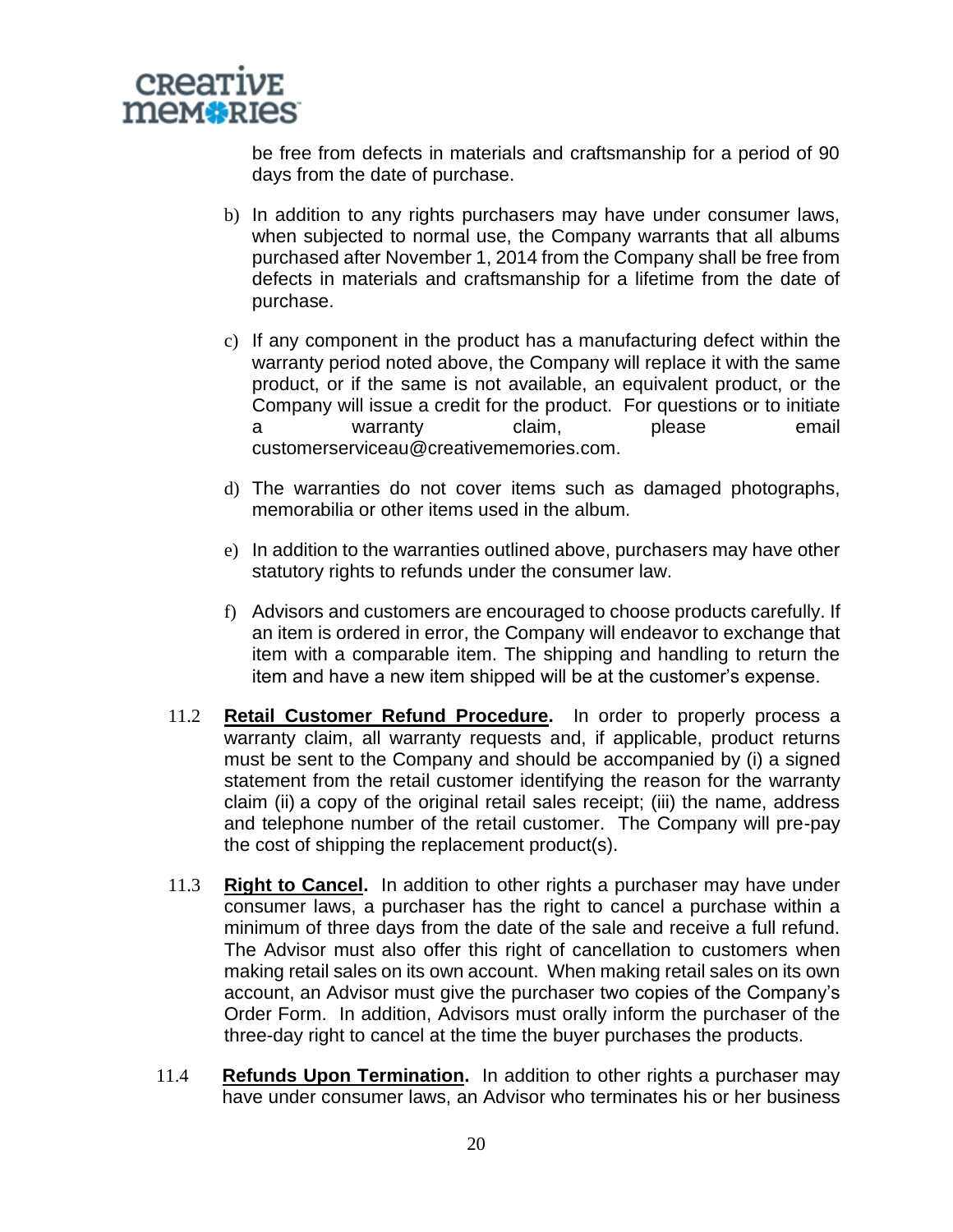

relationship with the Company has the right to return for repurchase on commercially reasonable terms currently marketable inventory, including product, Company-produced promotional materials, sales aids and kits in possession of the Advisor purchased by the Advisor for resale within 12 months of the date of termination. For purposes hereof, "reasonable commercial terms" shall mean the repurchase of currently marketable inventory within 12 months from the Advisor's date of purchase at not less than 90% of the Advisor's original net cost less appropriate set-offs and legal claims, if any. In addition, for purposes of this section, products shall not be considered "currently marketable" if returned for repurchase after the product's or sales aids' commercially reasonable usable or shelf life period has passed; nor shall products or sales aids be considered "currently marketable" if the Company clearly discloses to the Advisor prior to purchase that the products or sales aids are seasonal, discontinued, or special promotions and are not subject to the repurchase obligation.

#### **SECTION TWELVE. GENERAL PROVISIONS**

- 12.1 **Indemnity Agreement.** To the extent permitted by law, by accepting the Agreement, each Advisor agrees to indemnify and hold harmless the Company, its partners, members, managers, shareholders, officers, directors, employees, agents and successors in interest from and against any claim, demand, liability, loss, cost or expense including, but not limited to, court costs and attorneys' fees, asserted against or suffered or incurred by any of them, directly or indirectly, arising out of or in any way related to or connected with allegedly or otherwise, the Advisor's (i) activities as an Advisor; (ii) breach of the terms of the Agreement; and/or (iii) violation of or failure to comply with any applicable federal, state or local law or regulation.
- 12.2 **No Liability.** To the extent permitted by law, the Company is not responsible for interrupted, inaccessible or unavailable networks, servers, satellites, Internet service providers, websites, or other connections; or for miscommunications, failed, jumbled, scrambled, delayed, or misdirected computer, telephone or cable transmissions; or for any technician malfunctions, failures or difficulties. To the extent permitted by law, the Company shall not be liable for and each Advisor releases the Company from, and waives all claims for any loss of profits, indirect, direct, special or consequential damages or any other loss incurred or suffered by an Advisor as a result of (i) the breach by an Advisor of the Agreement and/or the terms and conditions of the Policies and Procedures; (ii) the operation of the Advisor's business; or (iii) the failure to provide any information or data necessary for the Company to operate its business, including, without limitation, the enrollment and acceptance of an Advisor into the Compensation Policies or the payment of Retail Profits or Commissions.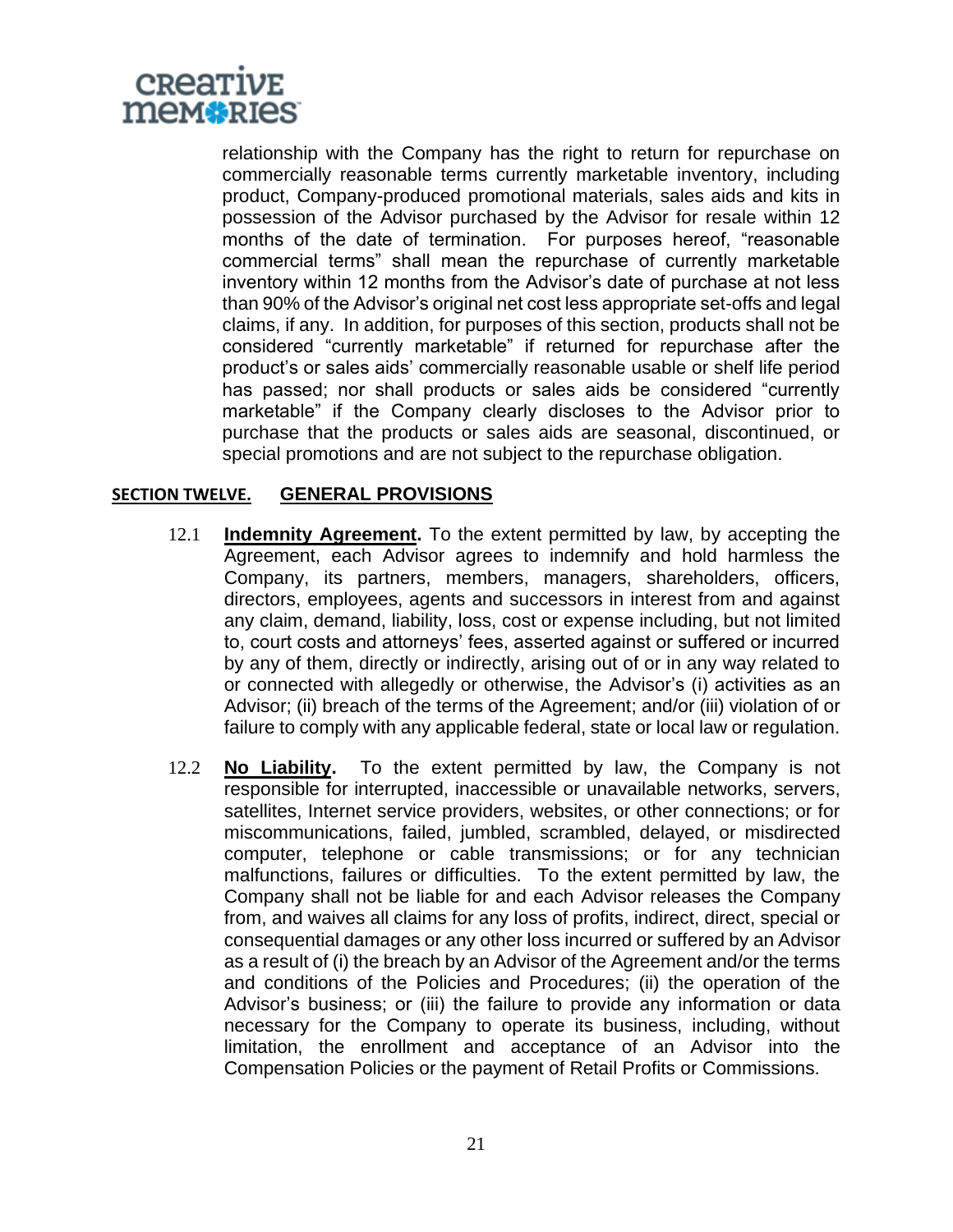

- 12.3 **Recordkeeping.** The Company encourages all its Advisors to keep complete and accurate records of all their business dealings.
- 12.4 **Force Majeure.** The Company shall not be responsible for delays or failure in performance caused by circumstances beyond a party's control, such as acts of terrorism, natural disasters, strikes, labor difficulties, fire, war, acts or omissions of third parties, disruptions in communication systems, government decrees or orders or curtailment of a party's usual source of supply. THE COMPANY IS NOT RESPONSIBLE OR LIABLE FOR MAINTAINING ANY ADVISOR OR CUSTOMER DATA OR FOR THE DELETION, CORRUPTION, DESTRUCTION, DAMAGE, LOSS OR FAILURE OF ANY ADVISOR OR CUSTOMER DATA OR FOR ANY THIRD-PARTY ACCESS TO ANY ADVISOR OR CUSTOMER DATA.
- 12.5 **Violations.** It is the obligation of every Advisor to abide by and maintain the integrity of the Agreement. If an Advisor observes another Advisor committing a violation, he or she should discuss the violation directly with the violating Advisor. If the Advisor wishes to report such violation to the Company, he or she must follow the Company's reporting procedures.
- 12.6 **Assignment and Amendments.** The Company reserves the right to Assign the Agreement or amend the Agreement, its retail prices, product and service availability and type at any time as it deems appropriate. Amendments or an assignment will be communicated to Advisors through official Company publications, including posting on the website or by e-mail and are effective and binding on all Advisors 30 days after such communication. An Advisor's continued purchasing of products or accepting of commissions thereafter shall be deemed acceptance of the amendments or agreement to the assignment. In the event of any conflict between the original documents or policies and any such amendment, the amendment will control.
- 12.7 **Non-Waiver Provision.** No failure of the Company to exercise any power under the Agreement or to insist upon strict compliance by an Advisor with any obligation or provision herein, and no custom or practice of the parties at variance with these Policies and Procedures, shall constitute a waiver of the Company's right to demand exact compliance with the Agreement. The Company's waiver of any particular default by an Advisor shall not affect or impair the Company's rights with respect to any subsequent default, nor shall it affect in any way the rights or obligations of any other Advisor. No delay or omissions by the Company to exercise any right arising from a default affect or impair the Company's rights as to that or any subsequent default. Waiver by the Company can occur only in writing by an authorised officer of the Company.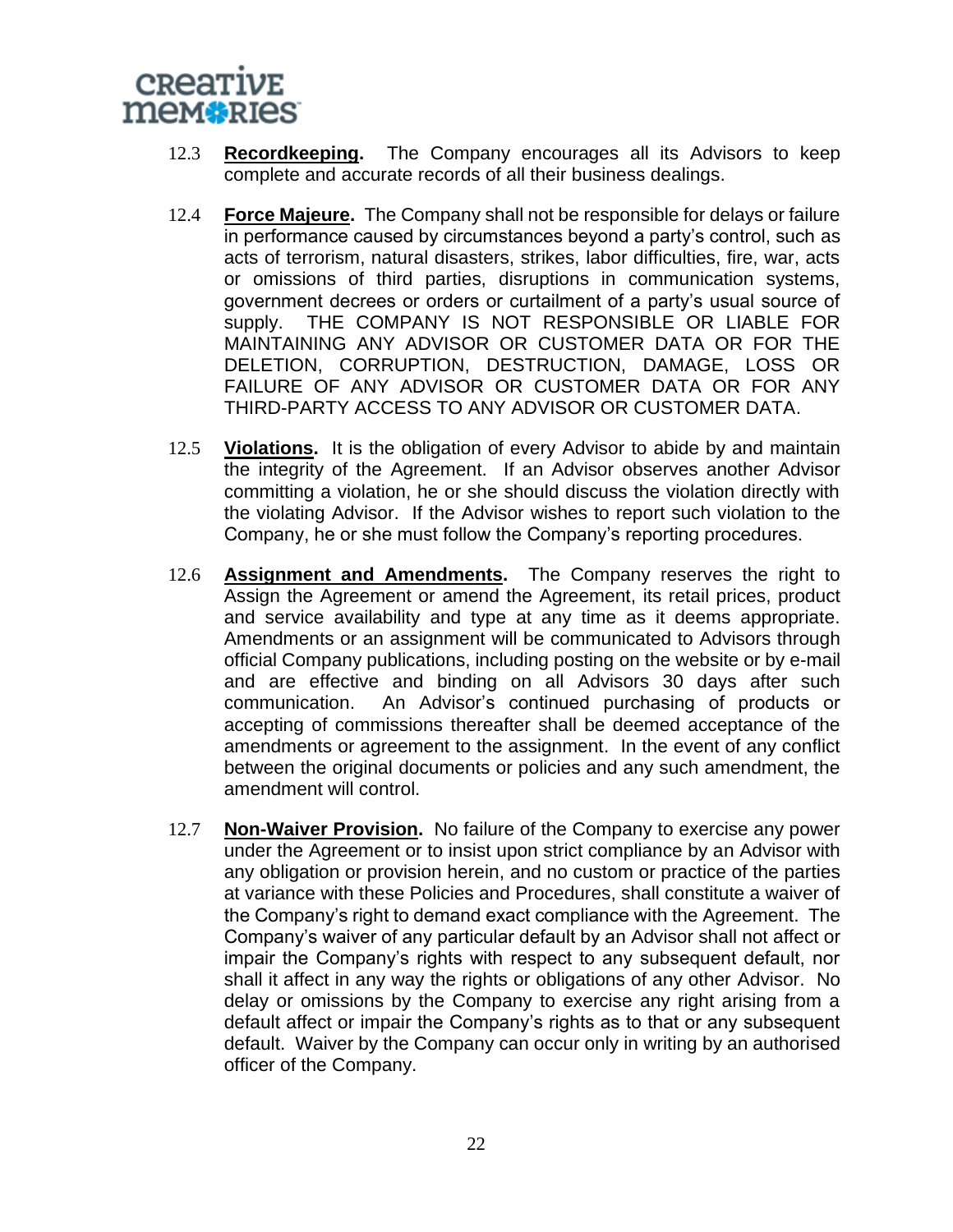

12.8 **Governing Law.** The Agreement and these Policies and Procedures shall be governed by the laws of the Hong Kong Special Administrative Region.

#### 12.9 **Arbitration.**

- a) To the maximum extent permitted by law and except as expressly set forth herein, all disputes, claims and controversies relating to or arising out of the Agreement shall be settled totally and finally by arbitration in Hong Kong Special Administrative Region and administered by the Hong Kong International Arbitration Centre in accordance with its Administered Arbitration Rules. To the maximum extent permitted by law and except as expressly set forth herein, arbitration shall be the exclusive method available for resolution of such claims and disputes.
- b) There shall be one arbitrator who shall be an attorney who shall have expertise in business law transactions, and preferably an attorney knowledgeable in the direct selling industry. The Company shall select the arbitrator at its sole discretion from the panel which the Hong Kong International Arbitration Centre provides. The non-prevailing party to the arbitration shall be responsible for prevailing party's costs and expenses of arbitration, including legal and filing fees. If an Advisor files a claim or counterclaim against the Company in the arbitration, an Advisor shall do so on an individual basis and not with any other Advisor or as part of a class action. The arbitrator shall have the right in his or her discretion to authorise the obtaining of discovery, including the taking of depositions of witnesses for the purpose of discovery. The presentations of parties in the arbitration proceeding shall be commenced and completed within 60 days after the selection of the arbitrator and the arbitrator shall render his or her decision in writing within 30 days after the completion of such presentations. The decision of the arbitrator shall be final and binding on the parties and may, if need be, be reduced to a judgment in any court of competent jurisdiction. At the request of any party, the arbitrator shall make and provide to the parties written findings of fact and conclusions of law. This agreement to arbitrate shall survive any termination or expiration of the Agreement.
- c) Notwithstanding the foregoing, the arbitrator shall have no jurisdiction over disputes relating to the ownership, validity, use or registration of any Proprietary Mark, copyright, or other intellectual property or Confidential Information of the Company without the Company's prior written consent. The Company may seek any applicable remedy in any applicable forum with respect to these disputes. In addition to monetary damages, the Company may obtain injunctive relief against an Advisor for any violation of the Agreement or misuse of the Company's trademarks, copyrights or confidential information.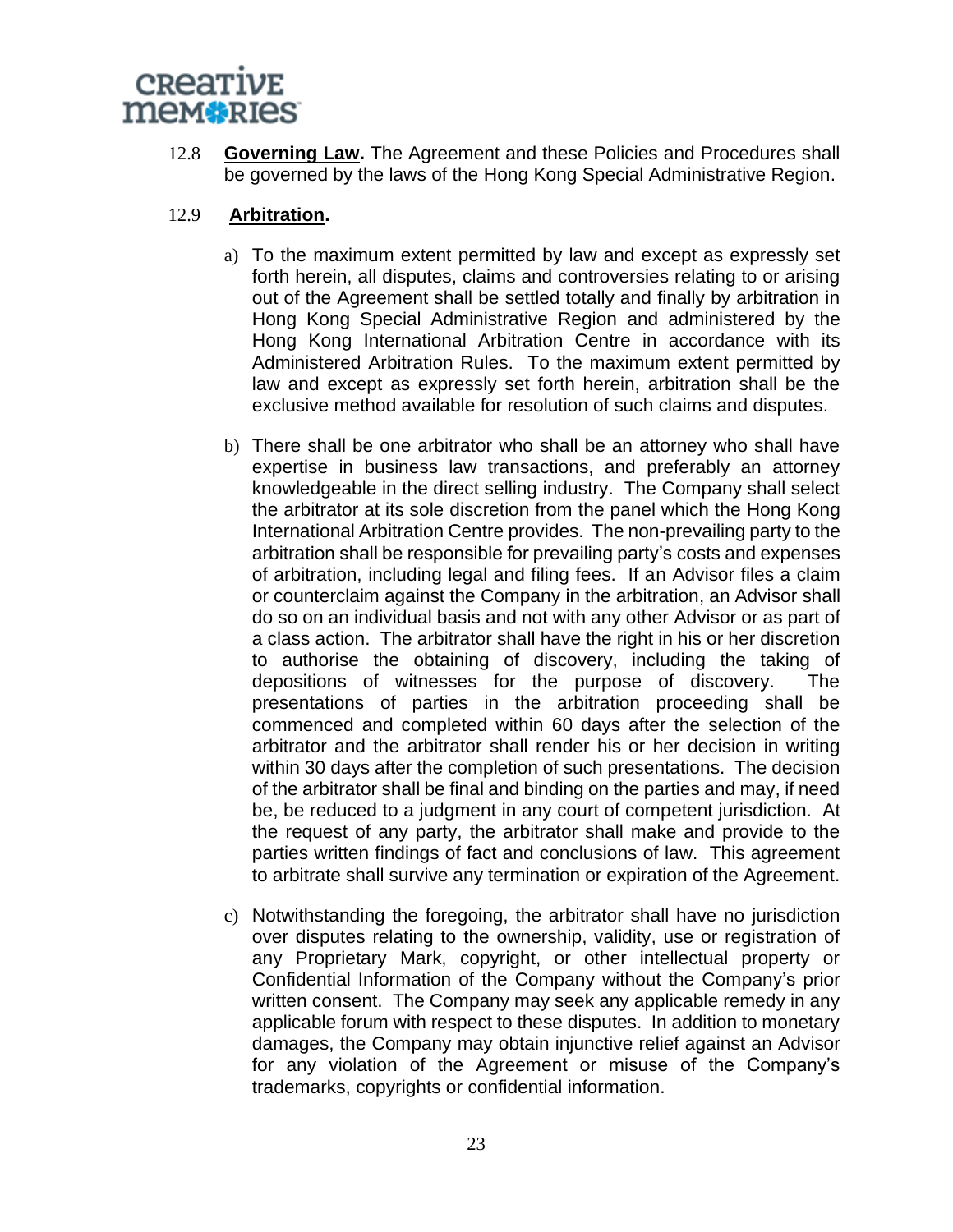# CREATIVE mem**\***RIes

- d) Nothing in this provision shall prevent a party from applying to and obtaining from any court having jurisdiction a writ of attachment, a temporary injunction, preliminary injunction and/or other injunctive or emergency relief available to safeguard and protect the party's interests prior to the filing of or during or following any arbitration or other proceeding or pending the handing down of a decision or award in connection with any arbitration or other proceeding.
- e) Nothing contained herein shall be deemed to give the arbitrator any authority, power or right to alter, change, amend, modify, add to, or to subtract from any of the provisions of the Policies and Procedures, Compensation Policies or the Agreement. The arbitrator shall not have the power to rule upon or grant any extension, renewal or continuance of the Agreement. The arbitrator shall not have the power to award special, incidental, indirect, punitive or exemplary, or consequential damages of any kind or nature, however caused.
- f) Any modification of this arbitration provision shall not apply retroactively to any dispute which arose or which the Company had notice of before the date of modification.
- g) All communications, whether oral, written or electronic, in any negotiation, mediation or arbitration pursuant to this section shall be treated as confidential and those made in the course of negotiation or mediation, including any offer, promise or other statement, whether made by any of the parties, their agents, employees, experts, or attorneys, or by the mediator shall also be treated as compromise and settlement negotiations for purposes of applicable rules of evidence and shall be inadmissible for any purpose, including impeachment, in any arbitration or other proceeding involving the parties, provided that evidence that is otherwise admissible or discoverable shall not be rendered inadmissible or non-discoverable as a result of its use in negotiation or mediation.
- 12.10 **Entire Agreement.** These Policies and Procedures, as amended from time to time, are incorporated into the Agreement (which also includes the Compensation Policies, the Advisor Agreement, the Legal Notice and the Privacy Policy) which constitute the entire agreement of the parties regarding their business relationship.
- 12.11 **Severability.** If under any applicable law or rule of any applicable jurisdiction, any provision of the Agreement is held to be invalid or unenforceable, the remainder of the Agreement will be interpreted as best to effect the intent of the parties hereto. The remaining provisions of the Agreement shall remain in full force and effect and shall not be affected by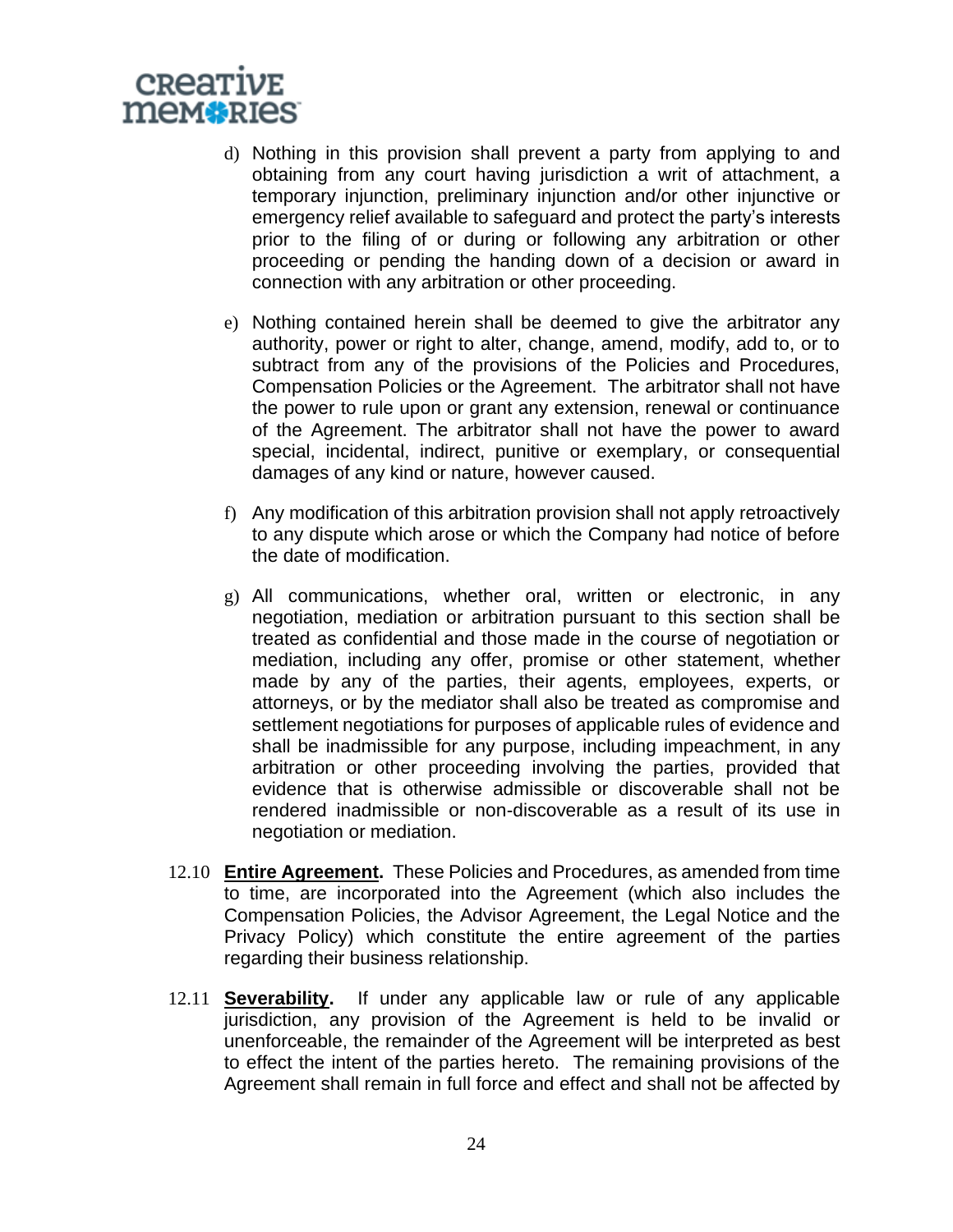

the illegal, invalid or unenforceable provision or by its severance from the Agreement.

- 12.12 **Limitation of Damages.** To the maximum extent permitted by law, the Company and its affiliates, officers, directors, employees and other representatives shall not be liable for, and Advisors hereby release the foregoing from, and waive any claim for direct, indirect, incidental, special, consequential or exemplary damages (including, without limitation, damages for loss of business, loss of profits or litigation) which may arise out of any claim whatsoever relating to (i) the Company's performance, nonperformance, act or omission with respect to the business relationship, (ii) use or misuse of its products or services, (iii) the breach by an advisor of the agreement or any applicable law or the operation of the Advisor's business, (iv) any incorrect or wrong data or information provided by the Advisor or any lost or incorrect data by the Company, or (v) other matters between any Advisor and the Company, whether based on breach of contract, breach of warranty, tort (including, without limitation, negligence) or strict liability, or otherwise, even if advised of the possibility of such damages. Furthermore, to the maximum extent permitted by law, it is agreed that any damages to an Advisor shall not exceed, and is hereby expressly limited to, the amount of unsold products of the Company owned by the Advisor and any commissions owed to the Advisor.
- 12.13 **Notice.** Any communication, notice or demand of any kind whatsoever, which either the Advisor or the Company may be required or may desire to give or to serve upon the other shall be in writing and delivered either (i) by email at the email address on file with the Company, (ii) personally or by same day local courier services or overnight express delivery services; or (iii) by registered or certified mail, postage pre-paid, return receipt requested. Notices delivered personally, by overnight express delivery service or by local courier service shall be deemed given as of actual receipt. Emailed notices shall be deemed given when sent. Mailed notices shall be deemed given three Business Days after mailing. "Business Day" means any Monday through Friday other than any such day which, in the Hong Kong Special Administrative Region, is a legal holiday or a day on which banking institutions are authorised or required by law or regulation to close. Any such communication, notice or demand shall deemed to have been given or served on the date personally received by personal service or overnight courier service, on the date of confirmed dispatch if by electronic communication, or on the date shown on the return receipt or the other evidence if delivery is by mail. Any party may change its address for notice by giving written notice to the other in the manner provided in this section.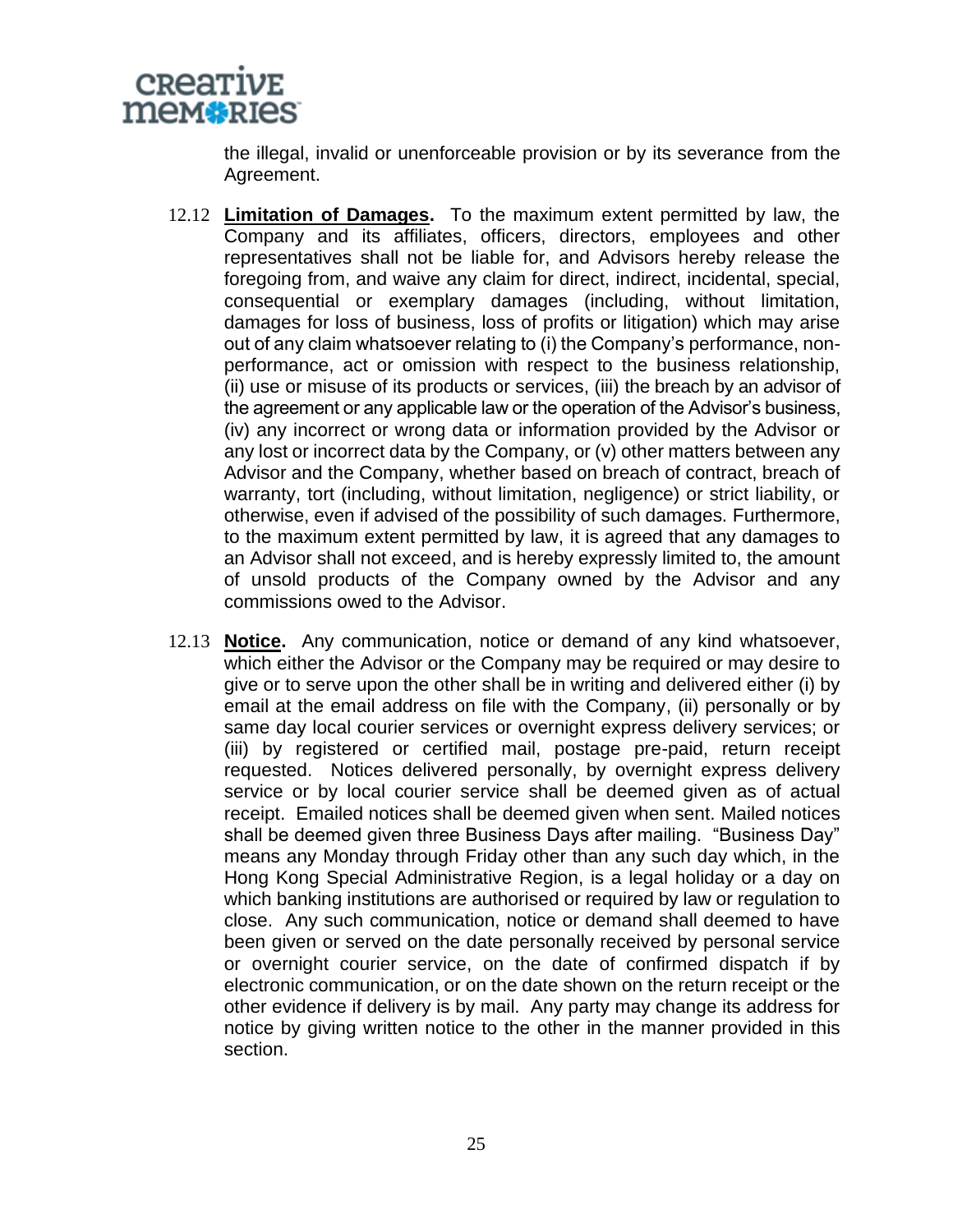

- 12.14 **Survival.** Any provision of the Agreement, which, by its terms, is intended to survive termination or expiration of the Agreement shall so survive, including, without limitation, the arbitration, non-solicitation, trade secrets and confidential information covenants contained in the Policies and Procedures.
- 12.15 **Offset.** The Company shall have the right to offset any amounts owed by an Advisor to the Company (including, without limitation, fees charged in connection with the payment of Retail Profit or Commissions and amounts owed as a result of product refunds) against the amount of any Retail Profit, Commissions or Credits owed to the Advisor.

#### 12.16 **Defined Terms.**

- (a) **Account Balance** means a running total for the Rolling 12 Months Account Balance of all retail sales (excluding GST) through the Advisor's account and it includes purchases by an Advisor and his or her customers.
- (b) **Agreement** includes these Policies and Procedures, the Compensation Policies, the Advisor Agreement, the Legal Notice, and the Privacy Policy all of which are posted on the creativememoriesau.com website.
- (c) **Annual Fee** means the fee which Advisors must pay annually to cover the ongoing cost of maintaining the Sales Tools.
- (d) **Commission Rate** means the percentage an upline Advisor earns on his or her Group's retail sales (excluding GST). The Commission Rate is determined by the upline Advisor's Account Balance.
- (e) **Commissions** mean the payment calculated and paid weekly, or as set out in the Compensation Policies, to upline Advisors at their Commission Rate, on the previous week's Group retail sales.
- (f) **Company** means CM Asia-Pacific Limited.
- (g) **Compensation Policies** means the compensation plan of the Company as set out in the Compensation Policies, pursuant to which Commissions and Retail Profits are paid and Credits are earned.
- (h) **Credits** means each \$175 credit earned for every \$3,200 (excluding GST) of retail sales in a calendar month through the Advisor's account or each \$175 credit earned for every \$3,200 (excluding GST) of new Group sales in a calendar month by an Advisor's Group.
- (i) **Group** means all Advisors signed up directly under one Advisor.